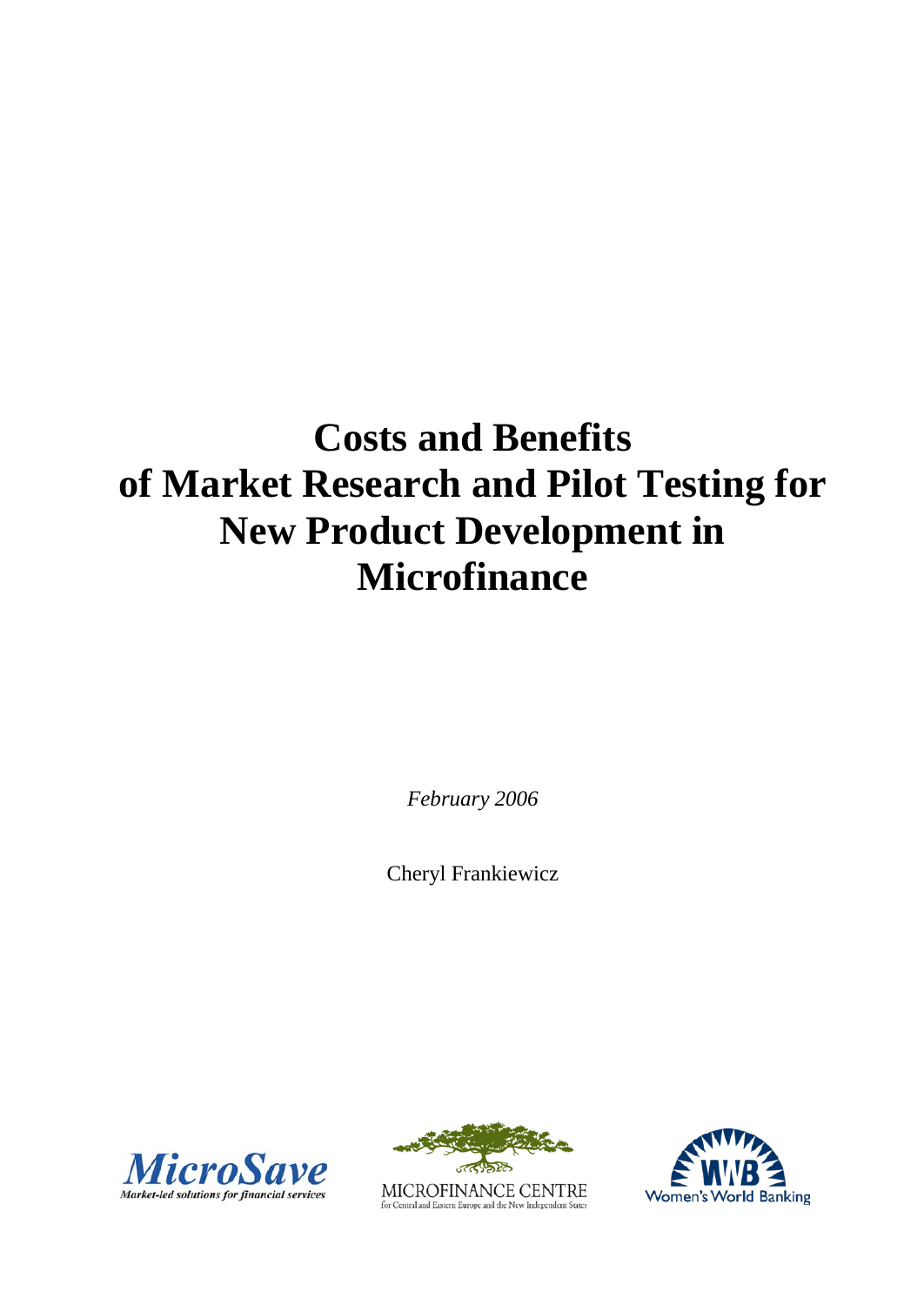## **1. Executive Summary**

Today's microfinance agenda is increasingly market driven and reflects the industry's focus on competition and dropouts as well as its realization that poor clients demand a wider, more flexible range of financial services beyond microenterprise credit. To attract and keep clients, MFIs want to introduce new products that meet these demands. One of the most pertinent questions facing many microfinance institutions today is "how?" Significant resources have been invested in the research and documentation of a market-led approach to product development, which is now widely accepted by the microfinance industry's technical service providers. This approach includes five steps, two of which—market research and pilot testing—have rarely been adopted by MFIs, despite the fact that they are the core of the client driven approach.

Why these steps are rarely adopted is a matter open for discussion, but one simple hypothesis is that institutions may not believe that the benefits of market research and pilot testing sufficiently outweigh the costs to make investing in these two additional steps worthwhile. Drawing from existing literature and the experiences of ten case study MFIs in seven countries, this document explores that hypothesis and summarizes the costs and benefits recorded by institutions that have chosen to incorporate market research and pilot testing into their new product development processes.

Case study MFIs had difficulty reporting costs, but the available data suggests that market research tends to cost between US\$9,763 and \$32,520 per new product developed, while pilot testing may require from US\$5,757 to \$40,288. The total investment amounts to between 0.1% and 3.8% of an institution's total assets. MFIs also reported significant opportunity costs, including the cost of delaying a product's introduction to the market, psychological costs and reputation risks associated with not delivering on expectations that may be raised during the market research and pilot testing process.

Without exception, the case study institutions found these costs to be worth the benefits generated by incorporating market research and pilot testing into their new product development process. These benefits included:

- Better understanding of the market, including client perceptions
- Better understanding of internal capacity
- Identification of opportunities for competitive advantage
- Identification of easier or cheaper solutions to client needs
- Fewer and less expensive mistakes
- Easier change management
- Faster, smoother and cheaper product roll-out
- Lower stress for the majority of staff
- Enhanced image, reputation, skills, confidence and staff motivation
- An institutional culture more open to learning and experimentation
- Greater progress towards fulfilment of the institutional mission

In general, case study MFIs found that market research and pilot testing resulted in the development of more viable products and a stronger, more profitable institution. Incorporating these two steps in the new product development process helped them manage risk more effectively, avoid product failure, and launch products that were more attractive to the institution and to the market.

For case study MFIs, the most relevant cost/benefit questions revolved not around *whether* to conduct market research and pilot testing, but rather, *to what extent* research and testing should be undertaken. Under most scenarios, both market research and pilot testing will be of value in a new product development process, but the scale and scope of the research and testing effort can significantly affect its cost-effectiveness. Institutions cautioned that poorly structured research and testing will not yield the potential benefits no matter what the cost. Some of the lessons learned about how to minimize the costs and maximise the benefits of market research and pilot testing for new product development are summarized in Annex 3.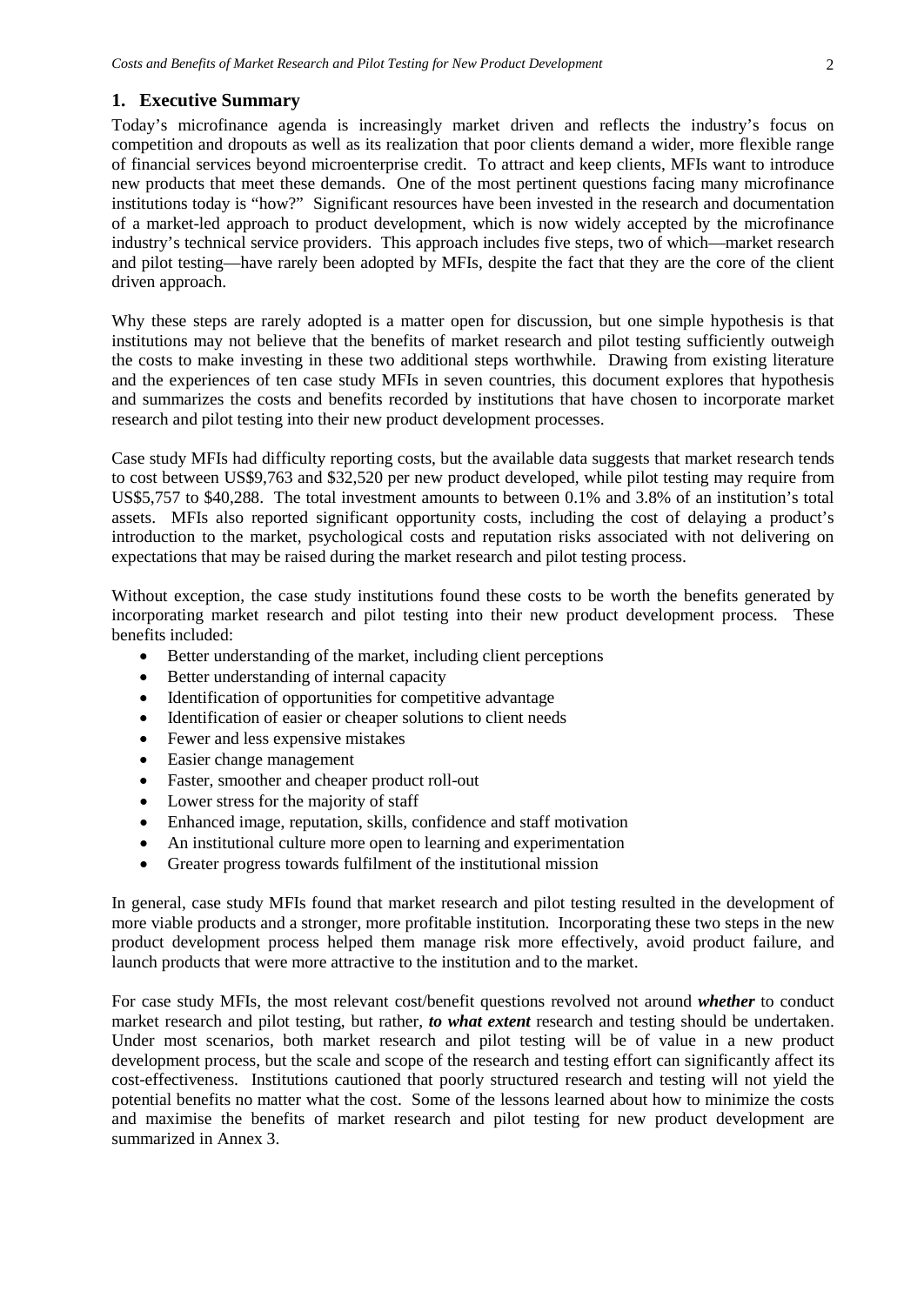#### **2. Introduction**

Until only few years ago, the microfinance industry viewed its clients as a given. The general attitude among many of the experts was that 'we have the products, demand is unlimited and the clients will come.' Today, much of this has changed. The microfinance agenda is now increasingly client or market driven and reflects the industry's focus on competition and dropouts as well as its realization that poor clients demand a wider, more flexible range of financial services beyond microenterprise credit. To attract and keep clients, MFIs want to introduce new products that meet these demands.

One of the most pertinent questions facing many microfinance institutions today is "how?" Significant resources have been invested in the research and documentation of a market-led approach to product development, which is now widely agreed to consist of five major steps: 1) Evaluation and Preparation; 2) Market Research; 3) Concept/Prototype Design; 4) Pilot Testing; and 5) Product Launch and Roll Out (see Figure 1, and Annex 1 for more details).





Source: Brand, *New Product Development for Microfinance*, 3.

Thus far, few MFIs have adopted this systematic, market-driven approach to product development. The first, third and fifth steps must inevitably be taken if a new product is to be introduced—MFIs will receive ideas for new products even without asking for them and those ideas will be evaluated as the person receiving them decides what to do with them; if it is decided that a particular idea merits development, a product will be designed and launched to the public. The second and fourth steps, however, do not have to be completed in order for a new product to be brought to the market. Indeed, MFIs rarely include market research and pilot testing (especially not of an organised nature) in their new product development process.

This begs the question, why? Do the costs of market research and pilot testing outweigh the benefits for microfinance institutions? Are there certain prerequisites or conditions that must be fulfilled in order for market research and pilot testing to be worthwhile? These questions provoked the research that resulted in this report. Drawing from existing literature and the analysis of in-depth case studies from seven countries, this document explores the costs and benefits of conducting market research and pilot testing for new product development in microfinance.<sup>[1](#page-2-0)</sup> It begins with a brief description of the sources from which the research draws and overviews the market research and pilot testing processes that were generally followed by the MFIs participating in the study. It then explores the costs that institutions incurred as they implemented these processes, the benefits they received, and the conclusions they have drawn with respect to the value of incorporating market research and pilot testing into their new product development process.

<span id="page-2-0"></span> $1$  Although MFIs use market research and pilot testing for other purposes as well, the focus here is specifically new product development.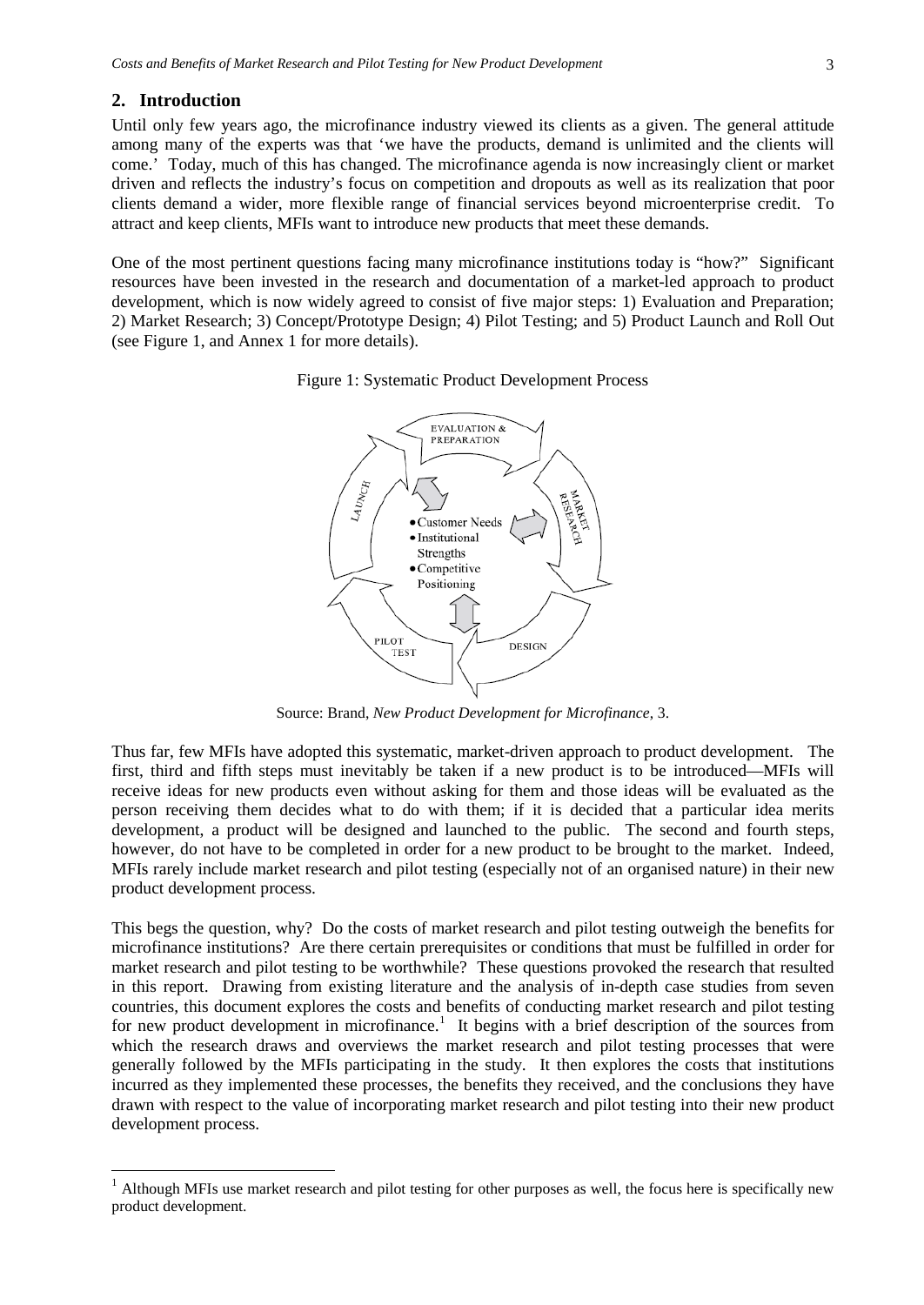#### **3. The Players and the Processes**

This study builds on the concrete experiences of four research partners and their member MFIs: *MicroSave,* Microfinance Centre for Central and Eastern Europe and the New Independent States (MFC), Micro-Finance Consulting Group (MCG) and Women's World Banking (WWB), all of which have worked with a variety of microfinance institutions to support the development of new products and services. Each of these partners helped gather detailed case study information from the institutions listed in Table 1.

The MFIs in Table 1 represent a diversity of institutional types, market environments and product portfolios. They were selected on the basis of their willingness to share good and bad experiences with market research and pilot testing. Their in-depth case studies were analysed together with the product development experiences of numerous other MFIs which had already been documented (see Annex 2 for a list of sources referenced) in order to produce a cost benefit analysis that relies whenever possible on concrete experience, real figures and practical recommendations.

| <b>Research</b> | <b>MFI</b>                 | <b>Country</b> | <b>Product</b>                            |
|-----------------|----------------------------|----------------|-------------------------------------------|
| <b>Partners</b> |                            |                |                                           |
| MicroSave       | <b>Equity Bank</b>         | Kenya          | Jijenge (contractual savings account);    |
|                 |                            |                | SAKO Plus (loan based on savings history) |
|                 | Kenya Post Office Savings  | Kenya          | Bidii (card-based savings account)        |
|                 | Bank (KPOSB)               |                |                                           |
|                 | Tanzania Postal Bank (TPB) | Tanzania       | Domicile Quick Account (card-based        |
|                 |                            |                | savings account)                          |
|                 | <b>FINCA Tanzania</b>      | Tanzania       | Uvibiashara (leasing); Overlapping loans  |
|                 |                            |                | within Village Banking product            |
|                 | FINCA Uganda               | Uganda         | SEP (individual loan guaranteed by a      |
|                 |                            |                | group of entrepreneurs), Savings products |
| <b>MFC</b>      | <b>EKI</b>                 | Bosnia and     | Microloan                                 |
|                 |                            | Herzegovina    |                                           |
|                 | MDF-Kamurj                 | Armenia        | "Swallow Loan" (rural credit)             |
| Micro-Finance   | Ankuram-Sangamam-          | India          | Micro-insurance (life, health, asset)     |
| Consulting      | Poram (ASP)                |                |                                           |
| Group           | Indian Cooperative Network | India          | Delivery mechanism for making larger      |
|                 | for Women (ICNW)           |                | SME loans to mature clients               |
| <b>WWB</b>      | <b>ADOPEM</b>              | Dominican      | Savings (passbooks, CDs, programmed)      |
|                 |                            | Republic       |                                           |

Table 1: Case Study Institutions

As a baseline for interpreting this analysis, market research should be understood as the procedures and techniques involved in the research design, data collection, analysis and presentation of information used by managers to make marketing decisions.<sup>[2](#page-3-0)</sup> The basic steps in the market research process include:

- 1. Defining a research objective the purpose of the research or the questions that the research is intended to answer
- 2. Defining research methods the techniques, tools and approaches that will be used to implement the research; these methods are often defined in a research plan together with the research objective
- 3. Reviewing secondary data information that was previously gathered for some other purpose but is relevant to the current research question
- 4. Preparing for primary data collection planning and organizing how new information will be gathered in an effort to answer the research question
- 5. Collecting primary data gathering new information

<span id="page-3-0"></span><sup>&</sup>lt;sup>2</sup> Wright, Market Research and Client-Responsive Product Development, 5.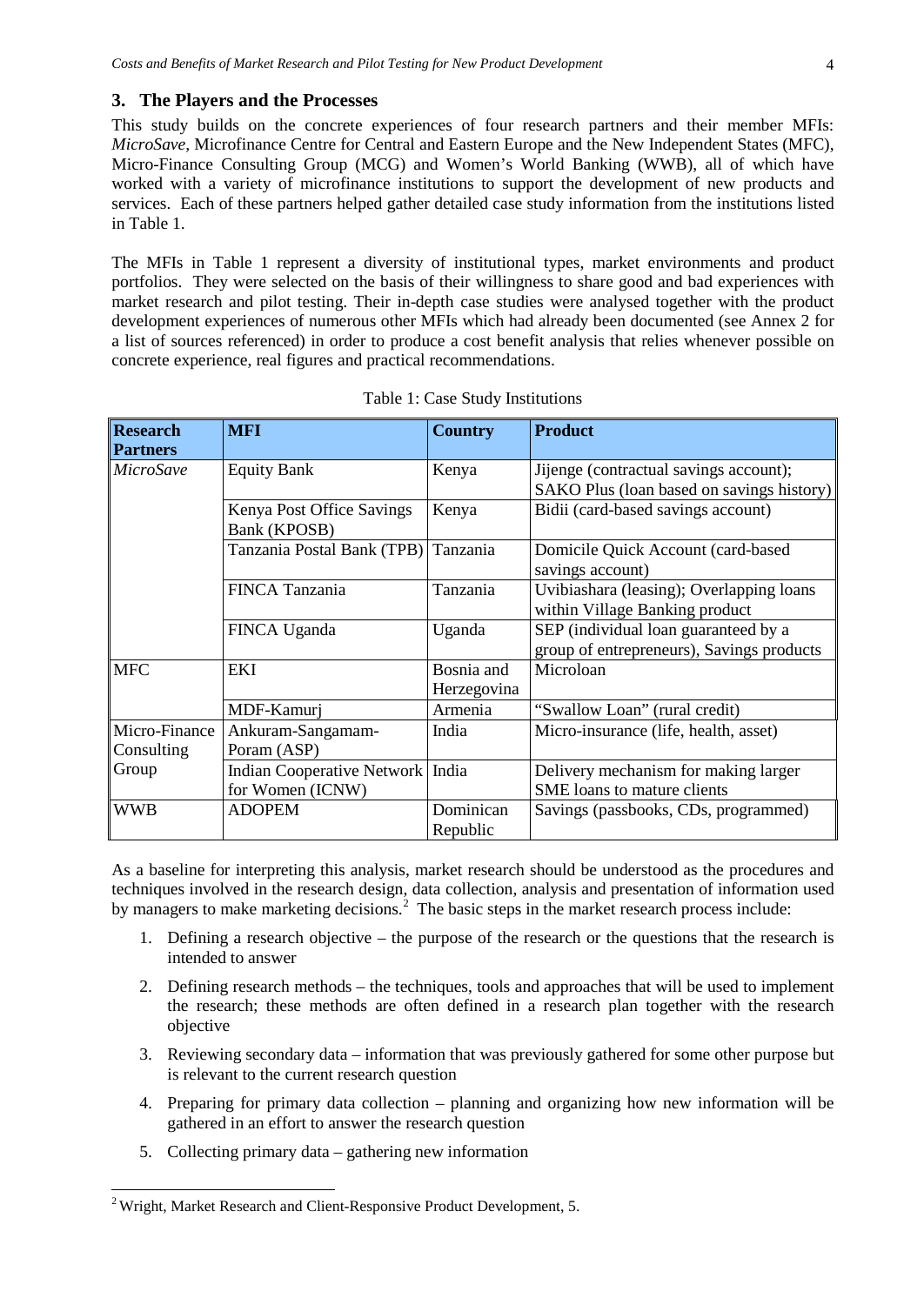- 6. Analyzing all data processing the results of the research, drawing conclusions in response to the research question
- 7. Reporting getting a relevant summary of the information and analysis to decision makers so that appropriate actions can be taken

Market research was conducted by all of the case study MFIs. Most research initiatives followed the general process outlined above, although some steps were given more emphasis than others, with notable weaknesses in the definition of research samples, the preparation of primary data collection, and the analysis of information gathered. Focus group discussions were the most widely used primary research technique, occasionally with the application of PRA tools. Individual interviews and questionnaires were also used, but quantitative market surveys to test demand were rare.

Pilot testing is defined as the process of measuring a product's worth on a limited scale and scope so that the results of the test guide management decision-making about a broader rollout of the product.<sup>[3](#page-4-0)</sup> Like market research, the pilot testing process can be broken down into several steps, which complement each other in a comprehensive manner:

- 1. Composing the Pilot Test Team
- 2. Developing the Testing Protocol
- 3. Defining the Objectives
- 4. Preparing All Systems
- 5. Modelling the Financial Projections
- 6. Documenting the Product Definitions and Procedures
- 7. Training the Relevant Staff
- 8. Developing Customer Marketing Materials
- 9. Commencing the Product Test
- 10. Evaluating the Test

Pilot tests have been implemented by 7 out of 10 of the case study institutions; the others plan to launch pilots as a result of their market research efforts in the months to come. In general, institutions performed all ten steps, although systems preparation and documentation of product definitions and procedures was often weak. Interestingly, it is not these steps that MFIs found the most challenging, but rather the composition of an effective pilot test team, the appropriate definition of pilot test protocol and the modelling of financial projections.

Since this study focuses on market research and pilot testing in the context of new product development, it is important to note that these two processes are intertwined where the development of a new product is concerned. MFIs that follow a market-led process usually do not limit their market research efforts to the exploratory phase that comes before product design; they conduct additional research to obtain feedback from staff and clients at critical points in the product development process. As a result, the market research effort tends to be more extensive than it would be under most other scenarios.

# **4. What Does It Cost?**

New product development is a costly undertaking. Practitioners and theorists agree on this point. Yet it is an investment that an increasing number of MFIs are willing to make because they believe it will generate returns for their institution that outweigh the costs. The question being posed here is whether the costs of including market research and pilot testing in the new product development process are worth the benefits generated. Answering this question requires that some kind of estimate be made about the costs involved.

## *4.1 Financial Costs*

For market research, the costs incurred are mostly manpower costs. According to the Microenterprise Best Practices (MBP) Guide to New Product Development, the market research step of the product development process requires between 15 and 50 days of effort, but the overall process of getting a prototype ready for testing (a process through which market research can be thoroughly woven) requires

<span id="page-4-0"></span><sup>&</sup>lt;sup>3</sup> McCord, Wright, Cracknell, A Toolkit For Planning, Conducting and Monitoring Pilot Tests, 1 and 7.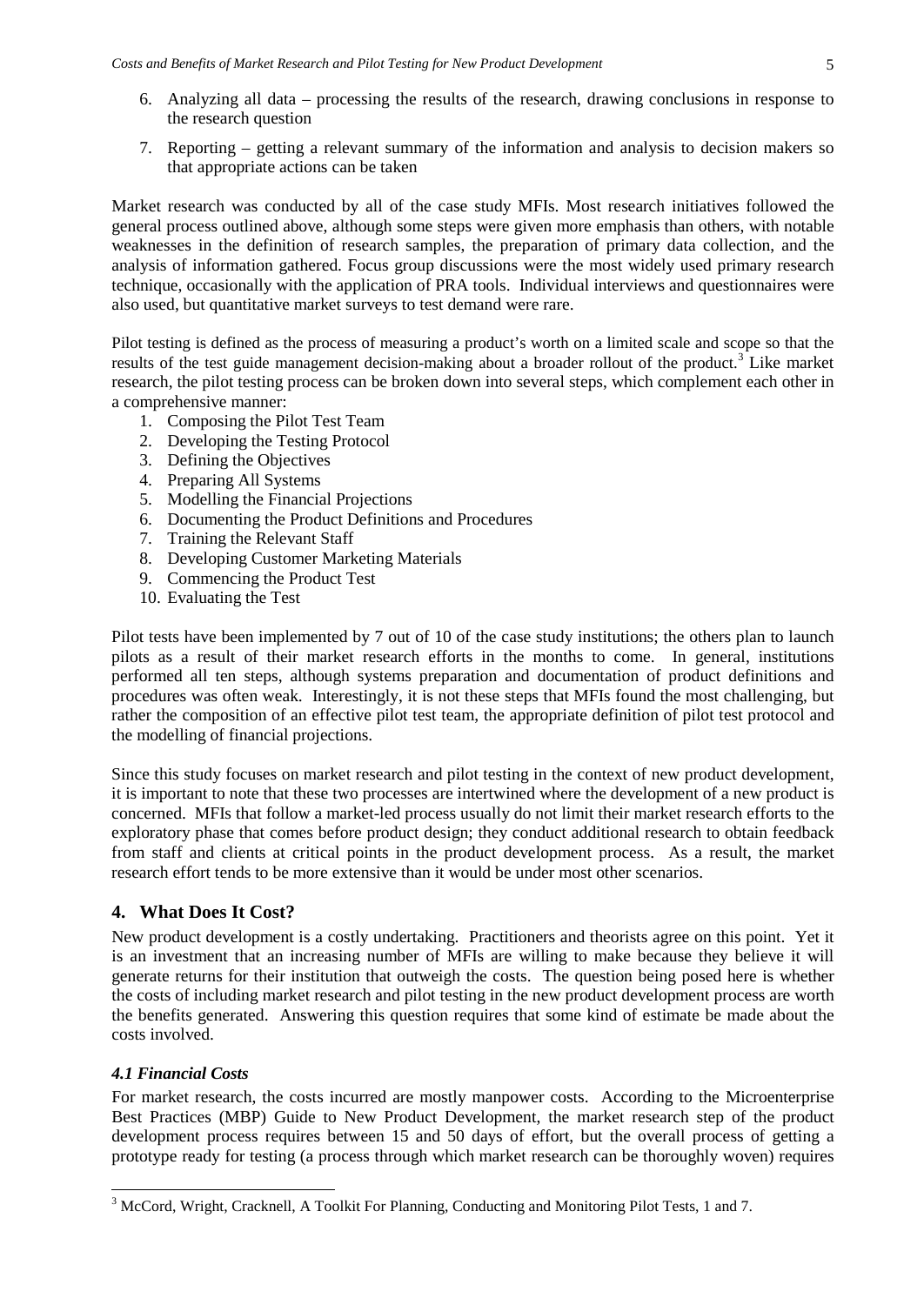between [4](#page-5-0)7 and 101 days of effort.<sup>4</sup> MicroSave provides similar estimates—25 to 50 days for market research and 42 to 103 days overall to prepare a product for pilot testing.<sup>[5](#page-5-1)</sup>

As shown in Table 2, case study MFIs reported spending between US\$10,000 and \$63,780 on market research activities designed to produce new product prototypes for testing. This cost data is interesting for a number of reasons. First, the sums surpass most previously published estimates for the cost of market research. In general, this is because new product development research is more comprehensive and complex than the market research typically associated with product refinement or monitoring, which has received more attention within the microfinance industry to date because of the "quick wins" that can be generated through relatively inexpensive research initiatives. The new product development process benefits from market research at several different stages including the exploratory phase, testing of the product concept, and monitoring of the pilot test. Fully integrating market research throughout this process will cost more than organizing a single round of focus group discussions to rank client preferences or gauge satisfaction with an existing product.

The second interesting observation with respect to the cost data is the difficulty MFIs have collecting it. Four out of ten case study institutions were unable to provide cost estimates of any kind. Only three out of the ten were able to confidently report on their costs—one MFI used activity-based costing and two others set up systems for carefully tracking the money and time spent on market research. The cost data for these three institutions is shaded in Table 2. Three other MFIs estimated costs, which was a relatively straightforward process for non-staff expenses such as transport, communications, refreshments for respondents and facility rental, but these costs accounted for a very small percentage of the total cost. The bulk of market research expenses related to the time spent by staff and consultants on these activities and the institutional resources that they consumed (such as electricity and office space) as they carried out these activities. These costs were very difficult to estimate.

|                                         | MFI <sub>1</sub> | MFI <sub>2</sub> | MFI <sub>3</sub> | MFI4       | MFI <sub>5</sub> | MFI <sub>6</sub> |
|-----------------------------------------|------------------|------------------|------------------|------------|------------------|------------------|
| <b>Total cost</b>                       | \$10,000         | \$16,269         | \$29,288         | \$32,520   | \$62,770         | \$63,780         |
| Number of new products resulting        |                  |                  | $\mathcal{F}$    |            | 6                | 3                |
| Cost per new product developed          | \$10,000         | \$16,269         | \$9,763          | \$32,520   | \$10,462         | \$21,290         |
| LOE (manpower days)                     | n/a              | 160              | 252              | n/a        | 1125             | n/a              |
| Internal costs as percentage of total   | 70%              | 80%              | n/a              | 17%        | n/a              | n/a              |
| Cost per research location              | n/a              | n/a              | \$976            | \$1806     | \$3923           | n/a              |
| Cost per research participant           | 63               | 102              |                  | <b>200</b> | 25               | n/a              |
| Total cost as % of total assets         | 0.08%            | 0.04%            | n/a              | 1.69%      | n/a              | 0.28%            |
| Activities included:                    | Y                |                  | Y                | Y          | Y                | Y                |
| Secondary data analysis                 |                  |                  |                  |            |                  |                  |
| <b>Oualitative Concept test</b>         | Y                | Y                |                  | Y          |                  | Y                |
| Quantitative survey                     |                  |                  |                  | Y          | Y                |                  |
| <b>Exploratory Qualitative research</b> | Y                | Y                | Y                | Y          | Y                | Y                |
| Monitoring during pilot                 |                  | Y                |                  | Y          |                  |                  |

**Table 2: Comparing Market Research Costs Across Case Study MFIs**

Comparing the cost data reported by the six MFIs in Table 2, a third observation can be made—a wide range of total costs has been reported, even within a very small sample. The different methods used in estimating costs certainly accounts for some of the variation, but other factors have influenced the results, including the local cost of labour. Not surprisingly, the more external consultants are involved, and the larger the scope of the research initiative, the more expensive the process tends to be. If, for example, total market research costs are divided by the number of new products developed as a result of the research, the variance in cost estimates is cut by almost 60 per cent, resulting in a per-product market research cost of \$9,763 to \$32,520.

It is difficult, of course, to gauge the relative significance of a market research investment by looking at absolute cost figures. A small institution will find a \$50,000 investment in market research to be more

<span id="page-5-0"></span> <sup>4</sup> Brand, The MBP Guide to New Product Development, v.

<span id="page-5-1"></span><sup>5</sup> Wright, Market Research and Client Responsive Product Development, 16.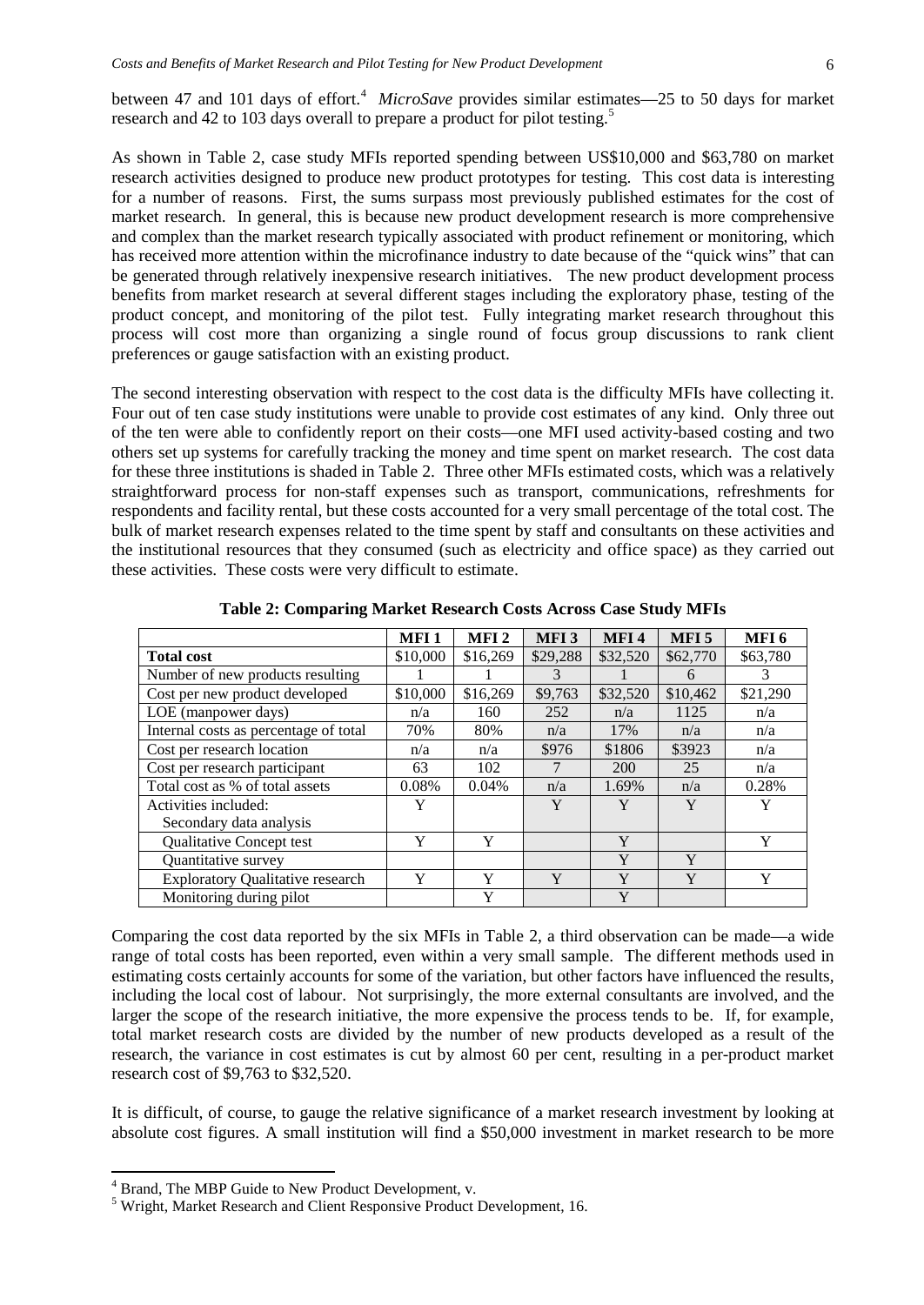significant than a large institution. To control for the impact of institutional size to some extent, costs are also analysed in Table 2 as a percentage of total assets. This analysis indicates that case study institutions spent between 0.04% and 1.7% of their total assets on market research activities associated with a new product's development.

Pilot testing is generally perceived to be a much more expensive process than market research, and indeed it can be, especially if the pilot test is not properly planned or prepared for, but it does not necessarily have to be. The Virtual Conference on Pilot Testing hosted in March 2005 by *MicroSave* generated a long list of costs that are commonly associated with pilot testing (see Box 1). However, most of these costs are not unique to the pilot test; they are costs that would have to be incurred even without a

pilot test if an MFI wanted to introduce a new product into the market.

In reality, only a limited number of financial costs are truly pilot testing costs: 1) the cost of meeting to agree upon a pilot test protocol; 2) more intense monitoring to track performance against protocol targets; 3) the documentation of lessons learned; and 4) evaluating the pilot and deciding whether or not to roll out the product.

Calculating the true cost of a pilot test proved even more difficult for case study MFIs than calculating market research costs because few institutions track their costs by product and hardly any cost the individual processes associated with a pilot test. *MicroSave* estimates that 40-80 days of management time will be required over the 6 to 12 months of a pilot. The MBP Guide to New Product Development estimates an overall level of effort from 75 to 135 days. Pilot tests at case study MFIs lasted between one month and 33 months, with an average duration of approximately one year, but the actual level of effort required in terms of manpower days is unknown.

Box 1: Costs Commonly Associated with Pilot Testing

- Building the product concept
- Pricing the product
- Documenting policies and procedures
- Preparing systems (especially the MIS)
- Training (staff, clients, pilot test team)
- Marketing (product launch, promotional materials, incentives)
- Feedback and follow up sessions and activities
- Product modifications
- Gathering performance data
- Analysing performance data
- Cost of monitoring and evaluation
- Loss of confidence, morale and money if the product fails
- Developing and maintaining a system to track product profitability
- Sensitization and negotiation
- Meeting regulatory requirements

Only two institutions were able to estimate the cost of their pilot test, one of which reported total costs of US\$5,757 and the other \$40,288. Once again, the difference in reported costs is significant. In this case, it is accounted for primarily by a higher local cost of labour and the more extensive involvement of external consultants in the pilot testing process carried out at the second institution.

#### *4.2 Non-Financial Costs*

Of course, the direct, out-of-pocket expenses for market research and pilot testing activities are not the only costs incurred during the process. There are four other types of costs that can be significant and need to be considered.

First and foremost, there is opportunity cost. By spending money and time on market research and pilot testing activities, MFIs choose not to spend those resources on something else. At MDF-Kamurj, for example, the major question was whether to focus resources on entering rural areas as a new market, or to spend those resources on further development of the urban market.

There is a second type of opportunity cost, and that is the cost incurred by delaying the introduction of a product to the market. Together, market research and pilot testing could result in a product reaching the market several months to more than a year later than it would without market research and product testing. During this time, the competition could develop and launch a similar product and "steal" the first mover advantage from the MFI doing testing. In competitive markets, in particular, MFIs worry that pilot testing will "give away" their secrets and allow competitors to avoid investing resources in concept development themselves by simply copying what others have already started to test. The opportunity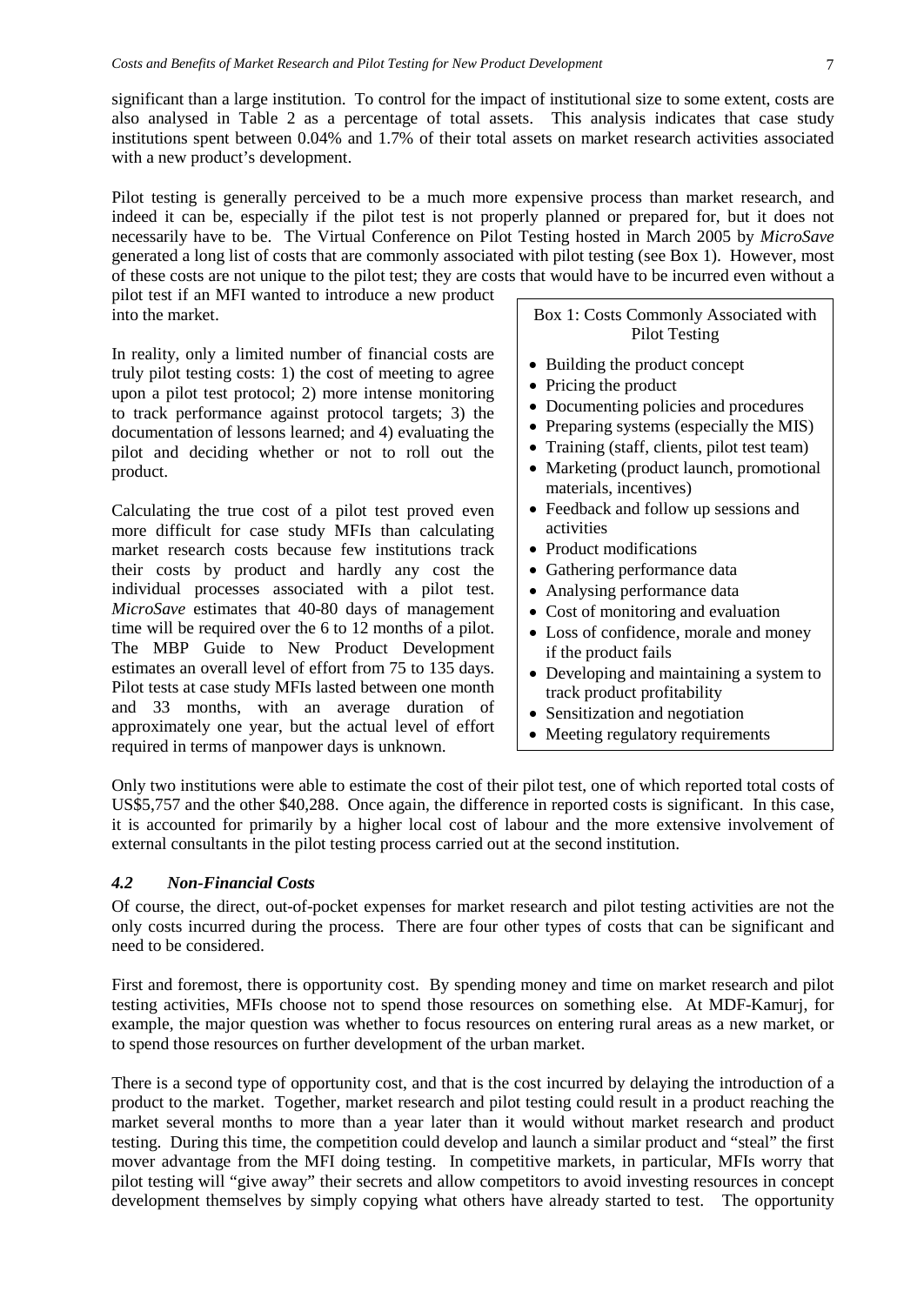cost of being late to the market is especially high for those institutions that want to position themselves as fast-responding or innovative trend setters.

The third type of non-financial cost that is frequently mentioned is the psychological cost. As one participant in the recent Virtual Conference on Pilot Testing noted, "We never take count of it—the anxiety of making the pilot work is a big cost. There are instances of the pilot testing team taking on additional work to ensure groups properly functioned, met on time, wrote their records and often times, they had to do this early morning or evening. They did it because they believed in the idea and believed that it would work and wanted to do everything to make it work."[6](#page-7-0) One could argue that this stress would exist at the time of roll out even if a pilot test was not done, but certainly those who participate in a pilot will experience a concentrated degree of pressure that could result in weaker performance in their other areas of responsibility if they are simply adding the pilot test to their other list of activities. They may feel like they are in the spotlight and risk burnout trying to prove that they can produce a successful product for the institution.

Fourth and finally, there is a risk that market research and pilot testing as part of a new product development process could negatively affect the image or reputation of the institution. It might raise clients' hopes that a new product will be introduced and if one does not materialize or takes a long time to appear, it may disappoint clients and discourage them from giving feedback to the institution in the future. In another scenario, clients in non-pilot test locations could find out about the product and become upset when their requests to access it are denied. Both client and staff expectations during the market research and pilot testing process must be carefully managed to minimize this cost. Towards this end, communication is critical.

#### **5. Is It Worth It?**

The experiences of case study institutions suggest that it costs between \$16,000 and \$73,000 or 160 to 1,125 days of manpower to incorporate market research and pilot testing into a new product development process. Is it worth it?

Case study MFIs responded to this question with an overwhelming "YES". According to FINCA Tanzania, which used market research and pilot testing to launch products as well as to decide not to launch them, the costs incurred "are minimal when you compare to end results." When Equity Bank's current CEO, James Mwangi, was still Finance Director he commented, "There's a perception that it's expensive, but when you look at the end results, the savings and the impact… you find out how cheap the research is." ASP concluded that the market research process was "extremely time consuming… but well worth it."

Why the rave reviews? Why, without exception, were the ten case study MFIs willing to state that they would incorporate market research and pilot testing into their future new product development processes despite the cost? In general, because they found that market research and pilot testing results in a more viable product and a stronger, more profitable institution. There is a perception (although only one MFI has tracked its results with sufficient detail to prove it) that the costs of market research and pilot testing are covered over time by the revenue generated by the new product and by people and systems within the institution that are capable of doing their jobs better, faster and/or cheaper as a result of the investments made during research and testing. The specific benefits mentioned most frequently by the case study MFIs are described below.

#### *5.1 Better understanding of the market*

The benefit mentioned most often by case study institutions is the enhanced understanding that market research and pilot testing generate about what clients actually want. This includes information about product feature preferences, relative priorities, (dis)satisfaction with the current product offering, and potential demand for new products. The process enables MFI staff to move beyond their assumptions about what they *think* their market needs or desires and to hear in clients' own words what is important to them and why. It also raises awareness of the environment in which clients live and work, the external factors that could influence buying decisions, and clients' ability to make effective use of an MFI's

<span id="page-7-0"></span> <sup>6</sup> Arunachalam, MicroSave Virtual Conference on Pilot Testing Summary, 30.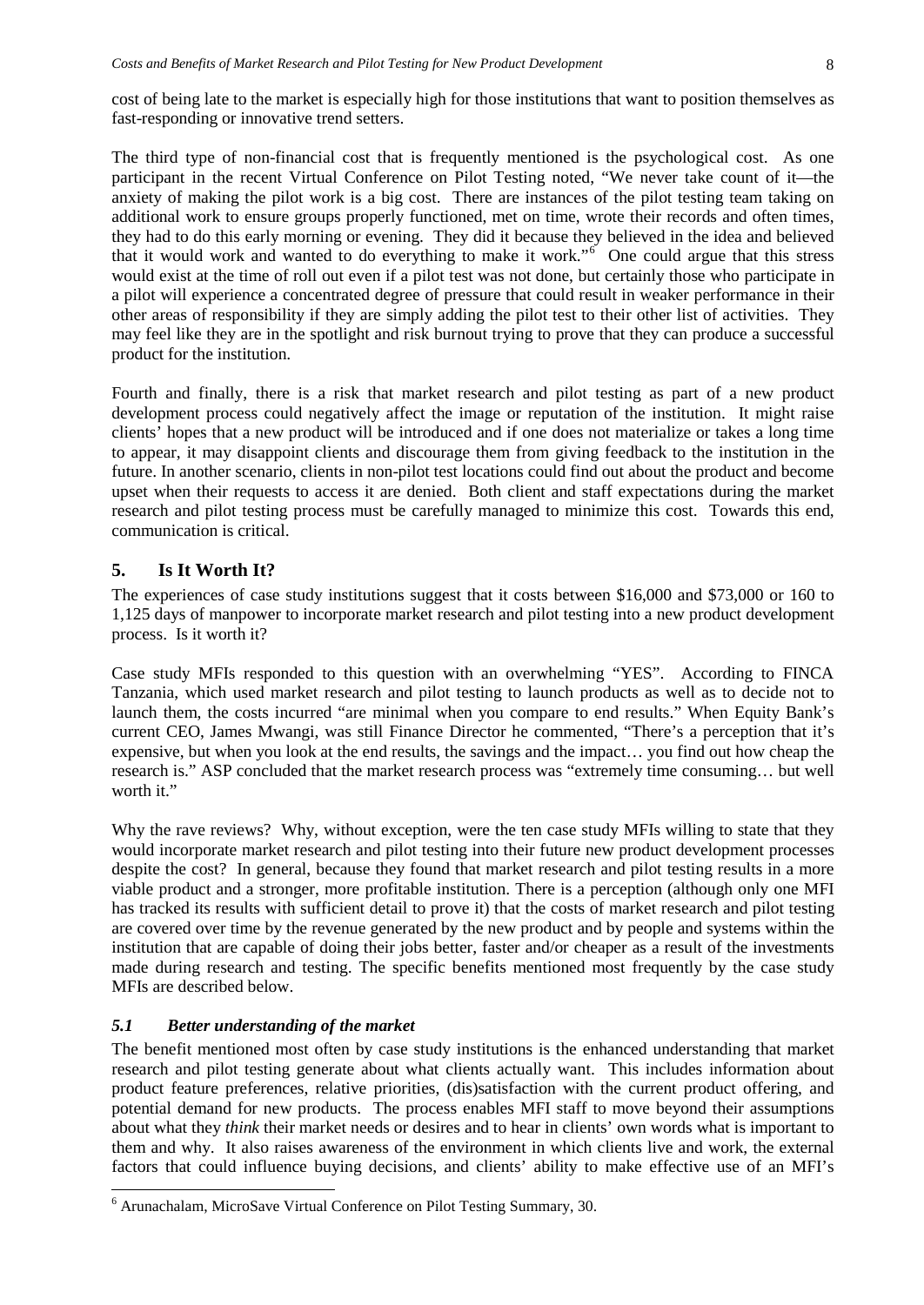product. It helps institutions better understand the nature of competition in the marketplace and, in particular, how major competitors are likely to respond to a new product.

*"[Clients] told us they didn't mind having a charge introduced, and they gave us an acceptable range we could charge." ~ TPB*

*"We were quite surprised to see which promotion method was considered most recognizable by our clients. The findings were opposite to some marketing dogmas and definitions that are common and already used as mantras in the commercial sector. However, upon our analysis we concluded that our clients are different from those served by others! … In general, they told us how they would like us to promote EKI, how they would like to be approached, what they like and what they think we should improve about our promotion strategy." ~* EKI

*"[Market research] has provided a great understanding of the unmet financial needs of mature clients, who were indeed approaching several other (informal) sources." ~ ICNW*

*"Understanding the rural specifics resulted in reducing delivery risks." ~ MDF-Kamurj*

While market research was most useful in understanding client preferences and rationale, pilot testing was most useful for gauging real demand before making a final decision about a new product's viability. Clients may say they want something in a hypothetical research scenario, but will they actually buy it when given the chance? Pilot testing allowed institutions to answer this question before investing in a large scale roll out.

## *5.2 Identification of client perceptions*

Through market research, several MFIs realized that client perceptions are not always in line with reality. If what the MFI knows to be true is not what clients perceive to be true, product performance (and thus, institutional performance) can suffer unnecessarily. For example, at Equity Building Society (now Equity Bank), market research revealed that clients perceived Equity's loans to be more expensive than competitors' products when in fact they were cheaper. The misperception was the result of the way Equity priced its products and then communicated that pricing, something which Equity was able to change and consequently reap tremendous rewards. Soon after the changes were implemented, the number of accounts opened in a day jumped from an average of 20–30 to about 200.<sup>[7](#page-8-0)</sup>

## *5.3 Identification of opportunities for competitive advantage*

If MFIs know what their clients want and which of those needs and desires are not being met by the competition, they can find ways to deliver value that is unique in the market. They can offer a broader array of products or design a specialized product to meet an unmet need; they can also make more strategic choices about the particular market segments that can be targeted profitably. In Bosnia and Herzegovina, EKI deliberately shifted its target market from exclusively small and medium-sized enterprises to include a poorer and more rural clientele because it believed that market segment had significant potential for growth. It developed a micro-loan product to meet the needs of this new segment which came to represent 73% of its portfolio within two years of the product being introduced. In the same time period, EKI's total number of clients increased from [8](#page-8-1),999 to 18,815.<sup>8</sup>

In the process of researching the answers to one research question, clients and staff often identified ideas for future research and/or product development that constituted new opportunities for the institution. ASP, for example, realized that cash flow based financing could be critical in satisfying the needs of its clients and is now studying how BAAC in Thailand does this. MDF-Kamurj has decided to implement Business Development Services to enhance client supply chains and market access.

## *5.4 Better understanding of internal capacity*

In addition to helping institutions understand their external environment, market research and pilot testing have been appreciated by MFIs for increasing their understanding of

*knowledge on how to organize the work, i.e. extensive traveling during the exploratory qualitative research indicated possible challenges with logistical support." ~ Szubert, et al (2005) writing about MDF-Kamurj*

*"The instruments provided some* 

<span id="page-8-0"></span><sup>&</sup>lt;sup>7</sup> Coetze, Ksabbucho, and Mnjama, Understanding the Re-birth of Equity  $8$  Szubert and Petric, Market Development through Product Refinement,

<span id="page-8-1"></span>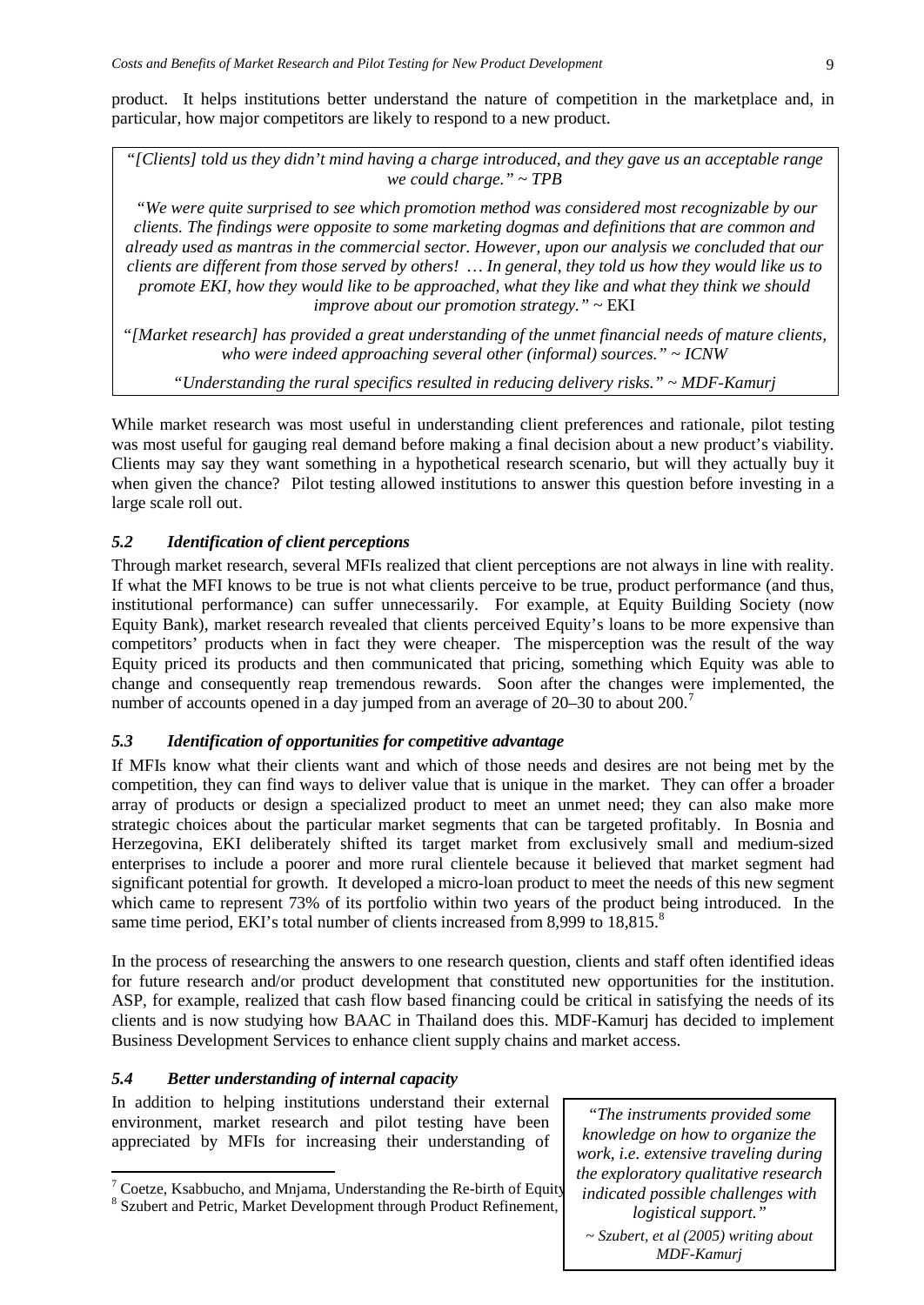internal capacity, for example, the efficiency of procedures, the robustness of systems, and the attitudes and aptitudes of staff. This understanding was used to better plan and prepare for the introduction of a new product, to find solutions to problems that appeared when testing the product and, ultimately, to decide whether the institution was capable of supporting the product's roll out.

## *5.5 Identification of easier or cheaper solutions to client needs*

Rather than assume that an identified need is best met by a new product idea, market research can illuminate other options for meeting the need, perhaps more affordably or more effectively, by using another product, or through modifications to an existing product. For example, Tanzania Postal Bank set out to develop a new product to meet the needs of clients in the Arusha area, yet market research showed that the needs of those clients could probably be met very well by an existing product that had not yet been introduced in that location. Pilot testing the product in the Arusha location brought to light several modifications that needed to be made, but the bank did not have to invest in the creation of an entirely new product. Secondary literature on the topic of market research contains many more examples of institutions that have been able to modify an existing product or service to meet client needs rather than embark upon an expensive new product development process to achieve the same result.<sup>[9](#page-9-0)</sup>

## *5.6 Fewer and less expensive mistakes*

The enhanced understanding of internal and external environments gained through market research can help institutions limit the amount of trial and error they must experience in order to produce a viable design. However, whenever an MFI introduces a new product the first implementation of the design will always be an experiment, and if there is something about the product that does not work, the cost of fixing whatever is broken will be limited by the scale of a pilot test. As Bernadette Gogadi, Acting Director of

*"You can "test" several products until you find the right one – but it will be too expensive, time-consuming and frustrating for the staff"* ~ Gagik Vardanyan, Executive Director, MDF-Kamurj

the Business Development Department at TPB stated, "If there are problems, you can contain them."

Pilot tests also help to contain costs by minimizing the time that it takes to identify and respond to problems. When the attention of technical staff and senior managers is focused on a limited number of locations, monitoring is more intense and reaction time can be much faster than during roll out when the same limited resources must pay attention to events across the country. Institutions that move straight to roll out often find that they must spend more of their resources fighting fires than preventing them, and are less likely to have the chance to deal with minor problems while they are still small. This can have significant cost implications given that the cost of correcting a product error at each stage of the product development process is said to be ten times more costly than the previous stage.<sup>[10](#page-9-1)</sup>

#### *5.7 Tool for managing change*

Both market research and pilot testing can help an MFI demonstrate that a new product idea is worth investing in. First hand stories from clients who say they want the product, together with pilot test results that show it will be profitable in the MFI's "real world" environment, go a long way toward helping an institution overcome staff uncertainty and resistance to change.

It is easier for staff and clients to embrace change if they can see an example of successful implementation. At MDF-Kamurj, for example, "Market research also built staff self-confidence by showing to staff that the rural loans are doable."<sup>[11](#page-9-2)</sup> This demonstration effect can make change easier to accept, and also make implementing the changes associated with the new product easier because a successful example exists from which to learn. This is particularly true if the results of the pilot are clearly documented and used in staff and client training. Experienced staff will have developed skills and can coach their colleagues on how to effectively apply new systems and procedures, and how to troubleshoot likely problems to achieve successful results.

<span id="page-9-0"></span><sup>&</sup>lt;sup>9</sup> See, for example, Brand, MBP Guide to Product Development: Synthesis Report on Field Tests or Natilson, Case Study on Product Develpoment: Pro Mujer Nicaragua and Pro Mujer Peru.<br><sup>10</sup> This statistic was in Annex 2 of the TOR for this assignment; does anyone have a citation?

<span id="page-9-2"></span><span id="page-9-1"></span><sup>&</sup>lt;sup>11</sup> Szubert, Vardanyan, and Lalayan, Entering New Markets with New Products: Costs and Benefits of Following New Product Development Process, 16.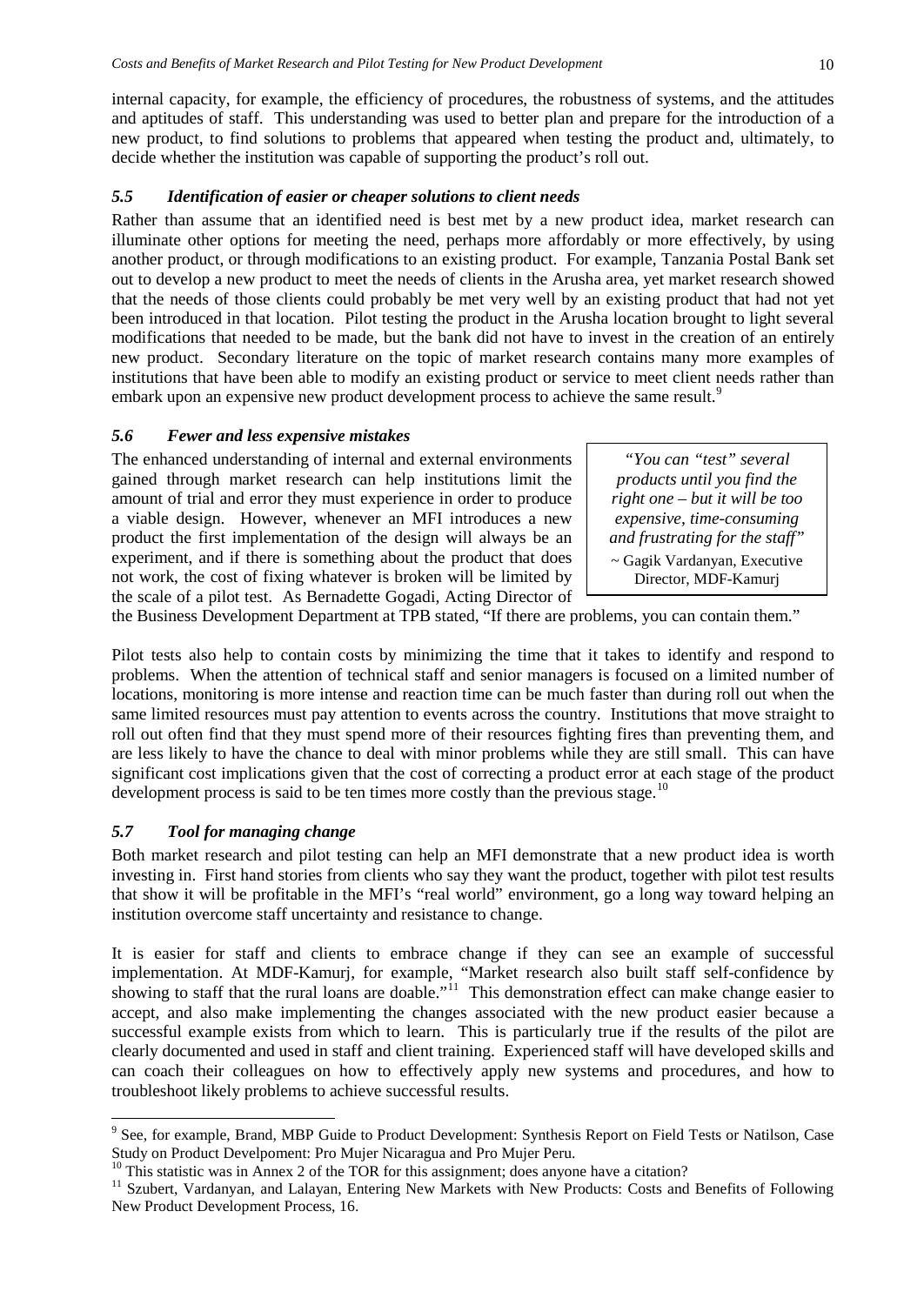As a result of these factors, MFIs should be able to spend fewer resources (either time, money or both) allaying staff fears or convincing them of the desirability and potential for results. Funds for expansion may also be easier to raise once the product's success has been demonstrated.

## *5.8 Buy-in*

In addition to demonstrating the real potential of a new product idea, the market research and pilot testing process can help an MFI generate internal support for the new product by involving a broader group of actors in its development. Instead of being perceived as one person's "baby" or the "pet project" of a particular product champion, a properly executed market research and pilot testing process will involve staff from a variety of departments, as well as field staff. As MDF-Kamurj reported, "Thanks to market

*"A pilot test will automatically supply the organisation with a number of ambassadors who will be in a first-class position to promote the idea of the new process/system to their peers, based on their own (positive) experiences."*  $\sim$  Arunachalam (2005), 41

research, staff had a better attitude towards the rural product as it is the result of their work (they perceive the product as *their child* and are more eager to work on its launch and further refinement)." MFC consultants confirmed, "The internal participatory process resulted in significant ownership of the process among staff. This significantly lowered the costs (as staff was more efficient in their work) and increased the quality of work (as they were motivated)."[12](#page-10-0)

#### *5.9 Product roll out is faster, smoother and cheaper*

Although the market research and pilot testing process costs MFIs money, it saves them money when it comes to product roll out. It does this in three ways. First, it helps MFIs more accurately predict and plan for the resources that will be needed for wider implementation. If everything is in place and ready to go when it is needed, implementation can move more quickly and more smoothly. Second, it provides MFIs with tools for managing the organizational changes that are required when a new product is introduced. As discussed above, the demonstration effect, the availability of experienced staff, and greater buy-in from staff in key departments will make it easier to accept and implement something new. Third, MFIs can introduce their product into a new location with systems, procedures and policies that have already been tested and had major problems already resolved. They can launch their product with promotion materials and marketing strategies that have already proven successful. For all of these reasons, the roll out of the product should be much smoother than the pilot.

This was the experience of Tanzania Postal Bank, which faced a number of challenges during the piloting of its DQA product, but then found the roll out of that product nationwide to be relatively straightforward. "The branches where TPB has rolled out after Arusha had the benefits of the lessons learnt from Arusha and their roll out has been very smooth. Whereas the pilot was quite bumpy."<sup>[13](#page-10-1)</sup> Without the pilot, the roll out itself would have had to be bumpy, meaning that all staff and clients would be exposed to that rough ride, rather than just a few. Equity Bank used its pilot test to compare the performance of branches that marketed the product through different mechanisms and then rolled out the product using the delivery system that proved most effective.

## *5.10 Lower stress for the majority of staff*

MFIs noted that market research and pilot testing for new product development is not simple or easy, especially the first time around. The psychological costs mentioned in section four can be significant due to the stress experienced by those who want (or do not want) the pilot to succeed, and because many things about the way business operates may have to change in order for the product to succeed. As several case study institutions experienced, the introduction of products that make use of new technology are particularly stressful for staff because they must struggle to become comfortable with the new technology while fearing that the technology may take over their jobs. This stress is unavoidable, but market research and pilot testing can moderate it by limiting the number of people involved in the initial introduction of the product and by demonstrating positive outcomes. For example, at Equity Bank,

<span id="page-10-0"></span><sup>&</sup>lt;sup>12</sup> Matul, Szubert, Vardanyan, Lalayan and Tomilova, Entering New Markets: How Market Research Can Inform Product Development, 13.

<span id="page-10-1"></span><sup>&</sup>lt;sup>13</sup> Interview with Madhurantika Moulick, former *MicroSave* Young Executive.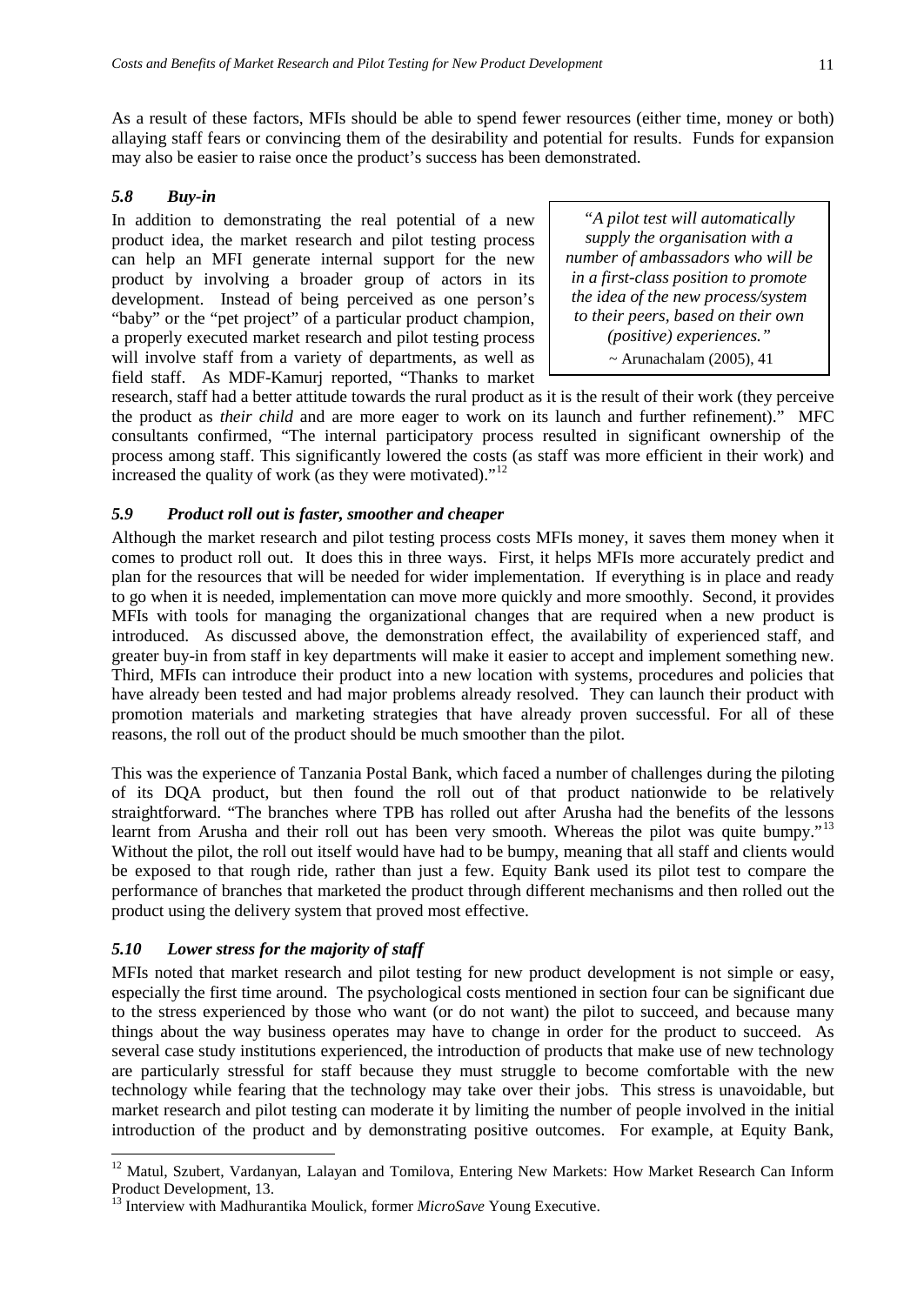employees in non-pilot branches were able to see how the growth in demand generated by new and improved products kept all staff busy serving a larger number of clients and, thus, the introduction of new technology and improved efficiency did not result in lay-offs.

#### *5.11 Enhanced image or reputation*

This benefit was mentioned by nearly all the case study institutions. They report that both market research and pilot testing can contribute to an improved reputation although they do so in different ways. An MFI that conducts market research and then develops a new product in response to the feedback collected during that research (especially when it effectively communicates to the market that this is what it has done) is more likely to be perceived by clients as an institution that listens, values their opinions,

*"TPB has put itself in our position, so I am not surprised that they introduced DQA to ease our burdens*" ~ TPB client

and wants to develop products that are in their best interests. Clients perceive institutions more positively when they believe their opinions are being listened to and want to associate themselves with those that offer products better tailored to their needs.

A case in point is that of TPB which, according to research conducted by Leonard Mutesasira, has transformed its image in several regions of Tanzania as a result of its introduction of the DQA product. "TPB is perceived to be faster and more responsive to clients needs than it used to be a couple of years ago. The majority of clients attribute these improvements to the introduction of the DQA, which demonstrated that the bank is keen to provide faster service to its clients."<sup>[14](#page-11-0)</sup> Equity Bank cultivated a loyal customer base that stuck with it through numerous growing pains because customers believed that the institution was doing its best, had their best interests in mind, and was truly a "listening, caring financial partner." Both EKI and MDF-Kamurj report that clients have begun to perceive them as marketoriented, which provides them with a solid foundation for market expansion. Both EKI and FINCA Tanzania noted that inviting client opinion helped reduce client drop out.

*"Since clients noticed that MDF-Kamurj implements changes based on feedback they provided, the institution has been perceived to be client-led and trustworthy."*

*"Staff are viewed very positively by clients as they see ICNW as having done research to give them (clients) new products tailored to their needs."*

The contribution that pilot testing makes to an MFI's image and reputation is of a different nature. Pilot tests help ensure that an institution takes a product to the market that is attractive to clients, that it gets it delivered right the first time around, and that when clients return the next time to purchase the same product, they get a product that is equally or more attractive. One of the

greatest risks of not pilot testing is taking a product to the market that is not attractive—something that is priced too high or does not meet its promises because the internal processes do not work effectively or efficiently enough to, for example, process the loan in 24 hours or less. FINCA Uganda credits the market research and pilot testing process with enabling it to save its reputation by not rolling out a product that would not have been successful.

## *5.12 Internal skills and confidence built*

*"I've added some skills and now I can communicate with customers…. These are skills you can use across the institution." ~ TPB*

*"Staff are now better prepared to identify market opportunities and innovate future products." ~ MDF-Kamurj*

*"Staff are also very confident when talking to insurance companies who have visited the organization/field as their knowledge of risks and life cycle events is quite in depth." ~ ASP*

*"The market research provided staff with knowledge and skills how to establish contact and maintain it." ~ EKI*

<span id="page-11-0"></span> $14$  Mutesasira, Evaluating the Impact of DQA on the Image of TPB, 3.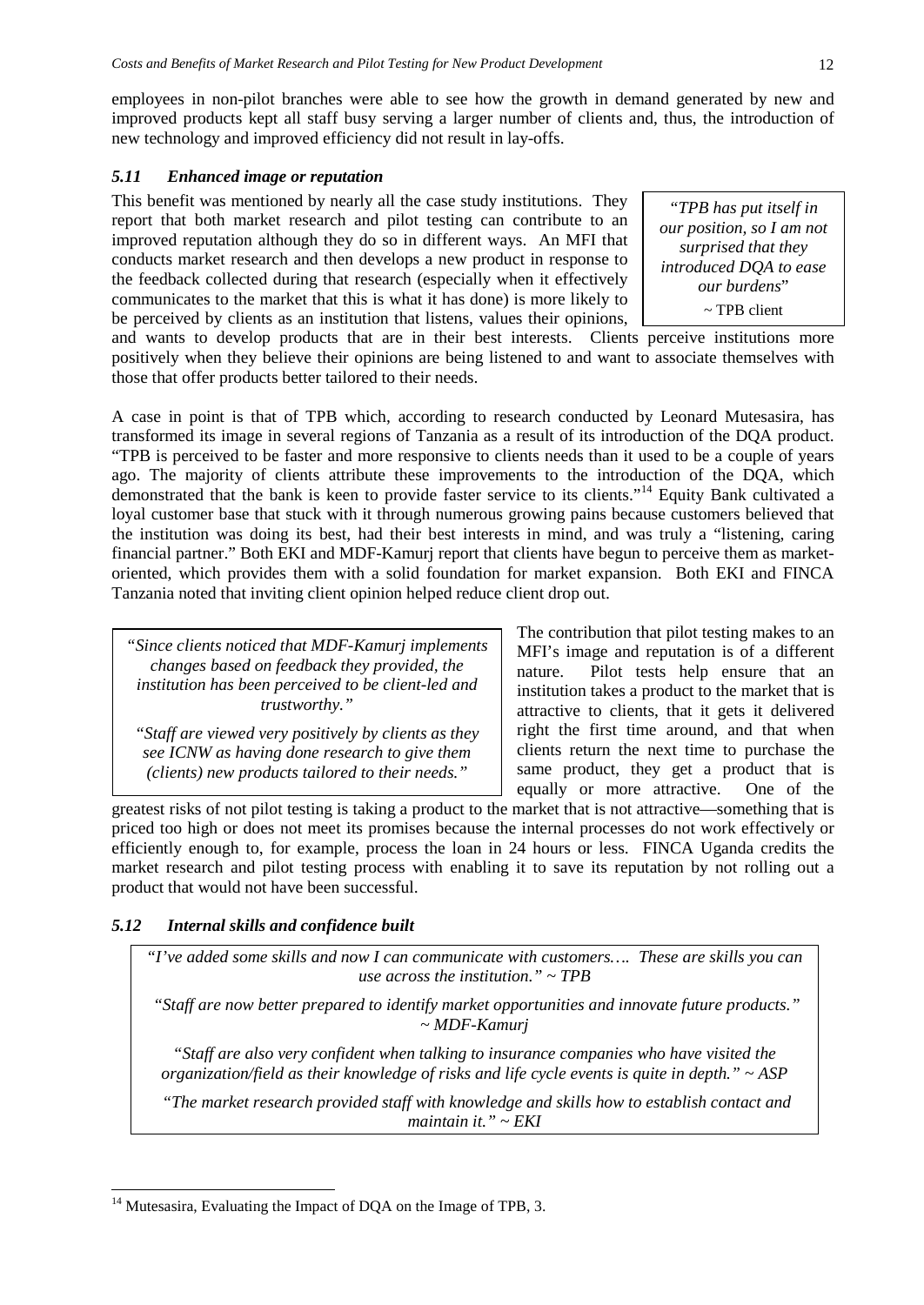*"We shall never forget the product development process; it is an experience that will always be in our minds. It is the beginning of where we are now both as an institution and individuals." ~ Equity Bank*

As the selection of quotations above suggests, the building of skills and confidence is another benefit frequently mentioned by MFIs. Naturally, skills in market research and pilot testing were strengthened, including the ability to set research objectives, design discussion guides, facilitate groups, analyze data, and plan, operate and monitor pilot tests. Several MFIs noted that they now have the ability to obtain quality feedback from the field on a regular basis. At ASP, each field worker is expected to use at least one market research tool with two to three client groups every month.

In addition to these skills, however, institutions have built other capacity. Some of the areas mentioned by MFIs include marketing (learning how to become more customer-centered), product documentation, customer service and communications, risk assessment, and the ability to develop and modify financial projections. As MFIs improved their knowledge of the external environment and client characteristics, they improved the quality of the training they offer new field officers in loan analysis and approval. At ICNW, software developed to analyse PRA results has been incorporated into the institution's MIS and promises to be a very useful tool for ongoing analysis of field level data that can be used for much more than new product development.

## *5.13 Increased staff motivation and satisfaction*

Increased skills and confidence contribute to staff motivation and satisfaction, as recognized by ASP, "Local staff are quite motivated and should stay with the organization and use their skills to help the institution become more market led. They feel a sense of self-worth that the organization has invested in building their capacities." MDF-Kamurj concurs, "It contributed to increasing staff satisfaction from working in rural areas. It has become easier because the market needs, preferences, behaviours are better known. Staff also feels that the institution they represent is positively perceived by clients."[15](#page-12-0) ICNW noted that staff-client relationships are quite good and, hence, "staff morale is also high".  $16$ 

"*The team was also happy because they met the needs of the customers" ~ KPOSB*

*"Pilot testing requires and encourages teamwork, cooperation and participation from various actors in the organization." ~ FINCA* 

Having objectives and meeting them (which is inherent in both the market research and pilot testing processes) also helps to create a sense of accomplishment, and therefore satisfaction among staff. Summarizing the experiences of three case study institutions, Dorota Szubert wrote, "Staff, being aware that their efforts contributed to success, feel prouder working for the institution. Moreover, they observed personal benefits that may be drawn from the process. Better understanding of clients' needs fosters daily work."<sup>[17](#page-12-2)</sup> At FINCA Tanzania, improved product performance enabled staff to increase their income through commissions, which contributed to both staff motivation and satisfaction.

#### *5.14 An institutional culture more open to learning and experimentation*

By incorporating market research and pilot testing into their product development processes, MFIs believe they have positively influenced their institutional cultures in two important ways. First, they have become more client-focused. At EKI, "The staff was more eager to listen to clients and share this knowledge across the institution knowing that it may be used by the management." Sixty-eight per cent of MDF-Kamurj staff identified "being more responsive to clients' needs" as a main institutional objective at the end of the process versus 42% at the beginning.<sup>[18](#page-12-3)</sup> At KPOSB and Equity Bank, two of the largest MFIs studied, the product champions who led the first market-led new product development

<span id="page-12-0"></span><sup>&</sup>lt;sup>15</sup> Szubert, Vardanyan, and Lalayan, Entering New Markets with New Products: Costs and Benefits of Following New Product Development Process, 24.

<span id="page-12-1"></span><sup>&</sup>lt;sup>16</sup> Mishra, Narayanan, Samy, Pandyan and Arunachalam, Market Research for Microfinance—Use, Costs and Benefits at WWF and Indian Cooperative Network for Women, 17.<br><sup>17</sup> Szubert, Costs and Benefits of Implemented Market-Led Solutions, 23.

<span id="page-12-3"></span><span id="page-12-2"></span><sup>&</sup>lt;sup>18</sup> MDF-Kamurj Survey about Attitudes, Satisfaction and Loyalty of Employees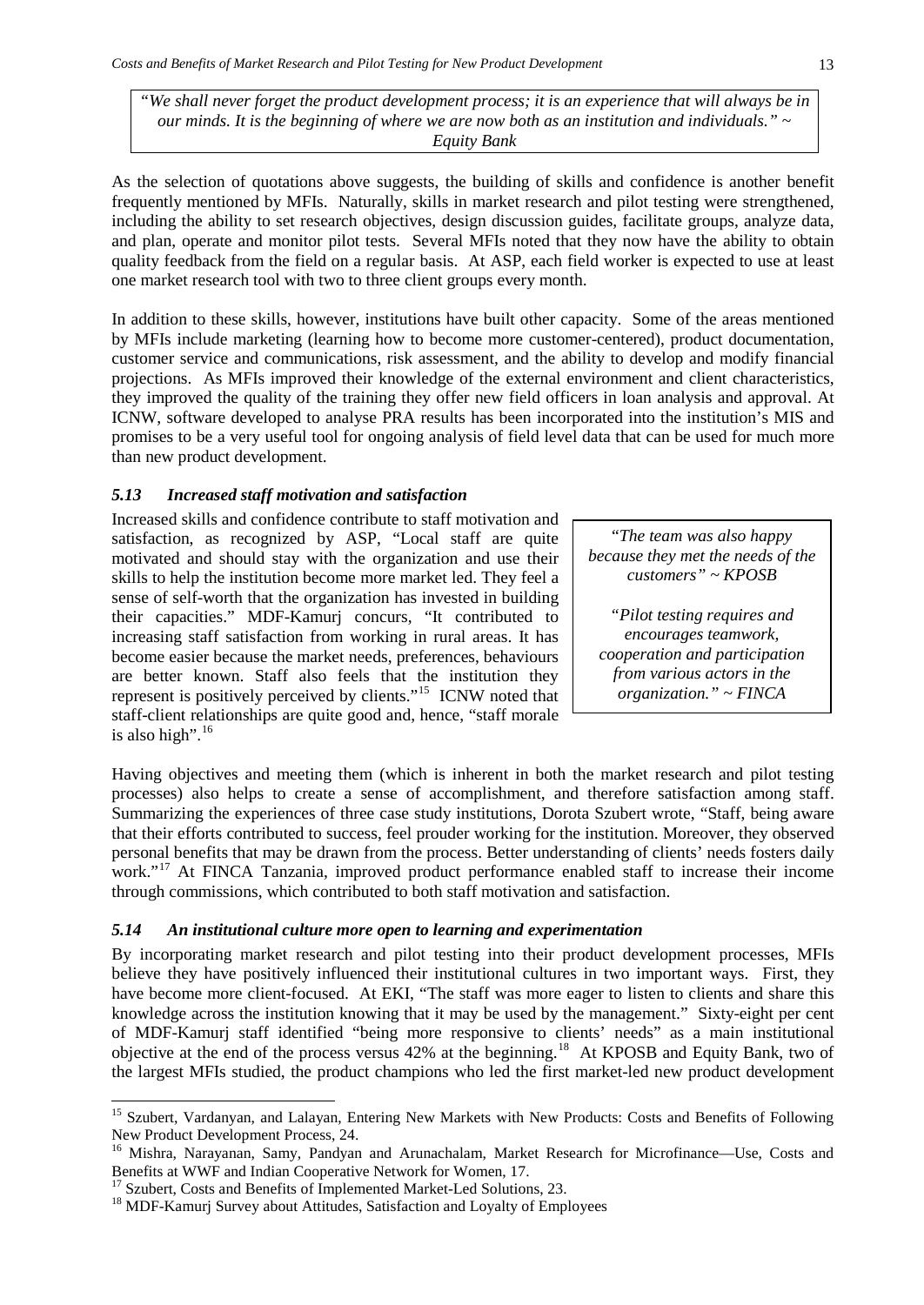effort (i.e., the one that first incorporated both market research and pilot testing into the process) are now the CEOs of their respective organisations.

*In all cases, qualitative exploratory research was a powerful tool as it not only provided plenty of information, but also influenced the building of an institutional culture.~ MFC*

*"[Market research] encourages organizational changes, with a reorientation of professionals towards a culture of open learning, moving away from top-down standardized research" ~ ICNW*

*The culture of Equity was closed up then; this was the beginning of the 'open door policy- for both customers and among staff.* 

*"'It was a great opportunity----for the first time, all departments were in the field…listening to customers'. This was important because most of the other departments (other than operations) never had any previous interface with customers.*"  $\sim$  KPOSB  $^{20}$  $^{20}$  $^{20}$ 

The second major impact has been the encouragement of a culture that is more willing to try new things and to learn. By lowering the risk and limiting the cost of mistakes, market research and pilot testing make experiments more palatable. MDF-Kamurj credits the process with creating a learning culture that now facilitates mentoring within the institution, "Mentoring meant conveying knowledge by more experienced employees across the institution. It was possible due to learning atmosphere that was enhanced during exploratory market research."<sup>[21](#page-13-2)</sup>

## *5.15 Mission fulfillment*

As a result of market research and pilot testing, case study institutions found ways to adjust product features or processes to either meet clients' needs better or generate more profit for the institution. Some, such as MDF-Kamurj and TPB, did both simultaneously. MDF-Kamurj introduced incentives for repeat borrowers and shortened the waiting period for a follow up loan while TPB improved the speed with which customer transactions were processed, and both institutions were able to introduce fees during their pilot test that were viewed as acceptable by clients.

Some MFIs emphasized the contribution that market research and pilot testing made to the achievement of their social objectives. At ASP, that contribution has been the empowerment of clients who appreciated having a financial institution seek out their opinions and respond to their feedback. At MDF-Kamurj, the contribution was deeper outreach. This was another benefit that resonated strongly in the secondary literature as well. At Pro Mujer Puno in Peru and BURO, Tangail in Bangladesh, for example, market research and pilot testing helped MFIs to identify elements of a new product design that would not necessarily have threatened product viability, but could have taken the institution off track in terms of meeting its larger objectives.<sup>[22](#page-13-3)</sup>

## **6. The Cost of Failure**

By making products and institutions more viable, market research and pilot testing provide MFIs with one additional and major benefit—a lower risk of failure. Microfinance products can fail, and when they do, the cost of failure is much higher than the cost of rolling out a mediocre product or even not rolling out a product at all. The cost of failure may include:

 $\rightarrow$  the damage done by the unsuccessful product (e.g., expenses incurred in an attempt to recover bad loans, fraudulent claims or loans that must be written off, disbursement delays, damaged

<span id="page-13-0"></span> <sup>19</sup> Kariuki, Cost/Benefit Analysis of MicroSave's Market Research for Microfinance and Pilot Testing Toolkits at Equity Bank, 10.

<span id="page-13-1"></span><sup>&</sup>lt;sup>20</sup> Kariuki, Cost/Benefit Analysis of MicroSave's Market Research for Microfinance and Pilot Testing Toolkits at Kenya Post Office Savings Bank, 4.

<span id="page-13-2"></span><sup>&</sup>lt;sup>21</sup> Szubert, Vardanyan, and Lalayan, Entering New Markets with New Products: Costs and Benefits of Following New Product Development Process, 8.

<span id="page-13-3"></span><sup>&</sup>lt;sup>22</sup> See Brand, The MBP Guide to Product Development: Synthesis on Field Tests, 14; Wright, BURO, Tangail's Approach to Product Development: A Case Study, 9.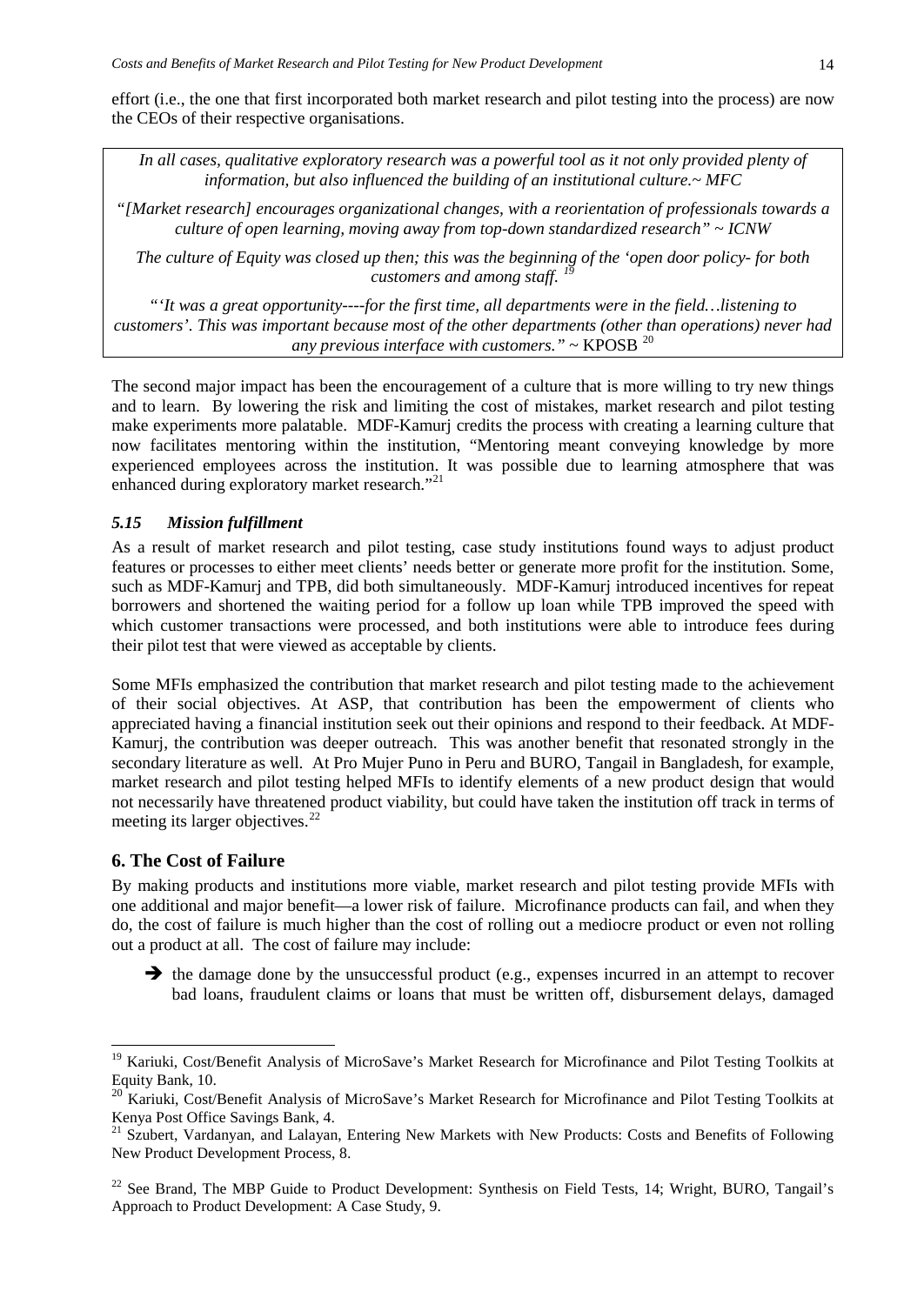reputation in the marketplace, loss of morale amongst staff, loss of loyalty or trust among clients);

 $\rightarrow$  the expense of fixing the broken product (e.g., systems adjustments, retraining of staff); and

 $\rightarrow$  the cost of repairing the institution's reputation or its relationship with clients.

Avoiding product failure may be the most significant benefit of market research and pilot testing, given that the cost of failure can be so high and the chances of a new product failing are so great—for conventional financial products and services, the new product failure rate has been estimated at more than 75 percent.<sup>[23](#page-14-0)</sup> Why do so many new products fail? According to a 2003 study, new products typically fail for one of four reasons:

- 1. they target an unprofitable market segment;
- 2. they misunderstand or ignore customer needs;
- 3. they do not focus sufficiently on making sure that they are offering something that customers will value given all their other options in the market; or
- 4. they underestimate the total cost of delivering that product.<sup>[24](#page-14-1)</sup>

Market research and pilot testing lowers the risk of product failure by reducing the likelihood that these four things will happen. As explained in the previous section, they do this in part by helping MFIs better understand who their market is, what it values and what the competition is already offering. They test MFI assumptions, not only about client needs and competitors' responses, but also the assumptions underlying its financial projections, such as expected demand, repayment rates, and efficiency. They give the institution a chance to check whether all costs have been identified and whether the revenue generated will be sufficient to cover those costs. They test the MFI's systems, especially its information systems (be they computerized or not), but also internal control, marketing, training, documentation and incentive systems. They allow the institution to verify that it has the capacity to deliver the product, and to build capacity if it does not. Pilot testing helps MFIs lower the risk of product failure in one other way, and that is by requiring that the product demonstrate a certain level of performance at a small scale before being allowed to roll out. This quality control on new products has helped several MFIs avoid large-scale losses.

The value of incorporating market research and pilot testing into the product development process is demonstrated, at least to some degree, by the fact that none of the new products launched by case study MFIs through market research and pilot testing failed, while at least three of the ten institutions have either recently had a product fail or have had to invest significant resources to keep a product from failing that was developed without market research and/or pilot testing (see Box 2 for an example). One MFI has already written off more than US\$1 million in bad and doubtful debts and continues to struggle with its weak product.

<span id="page-14-1"></span><span id="page-14-0"></span><sup>&</sup>lt;sup>23</sup> Clancy and Shulman, The Marketing Revolution: A Radical Manifesto for Dominating the Marketplace, 6.<br><sup>24</sup> Jones and Ammon, Introducing New Products: An Approach to Beating the Odds, 1.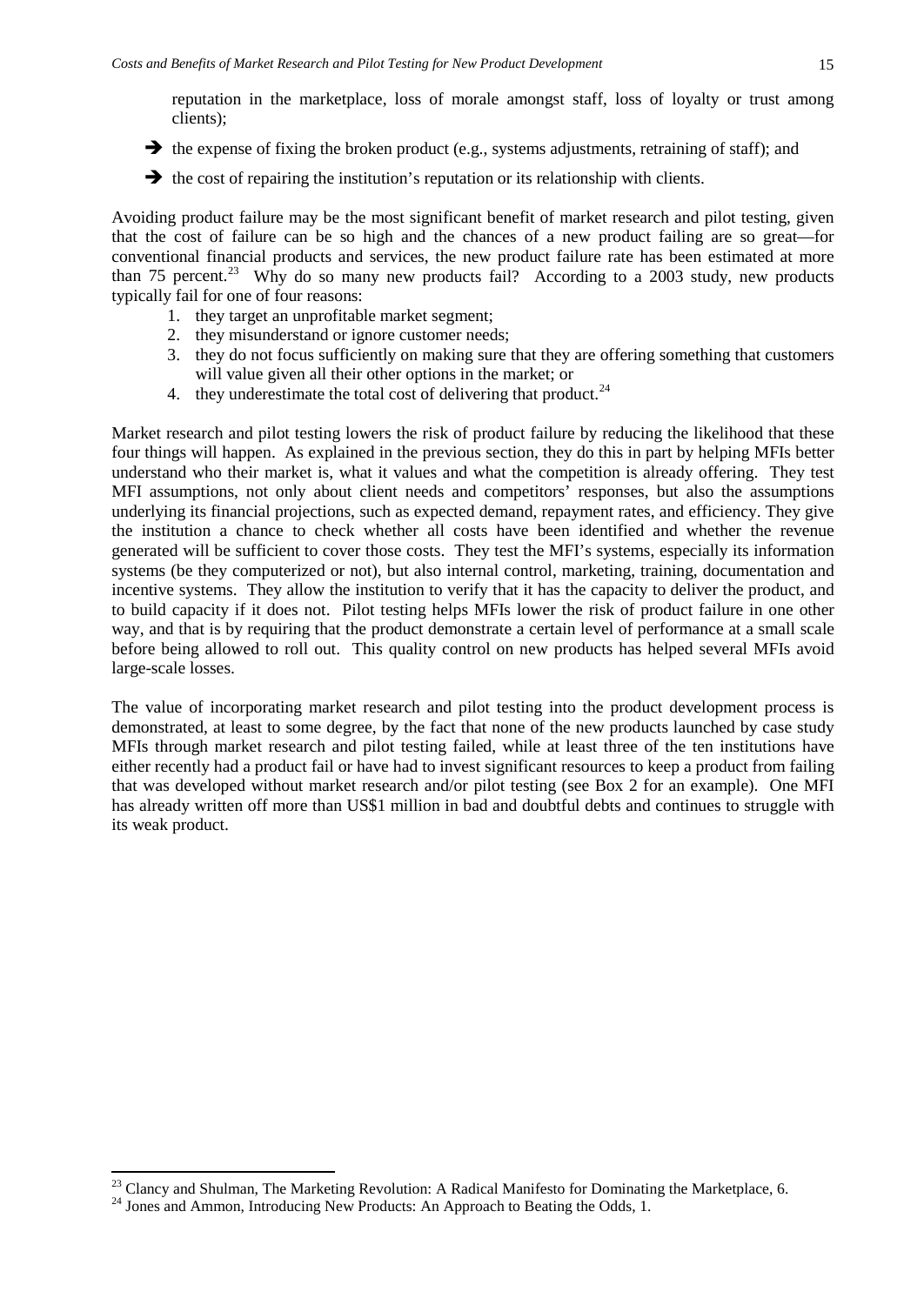#### **Box 2: Testing the Value of Pilot Testing: Introducing the Equiloan at Equity Bank**

Although Equity Bank was a proponent of market research and pilot testing and had used a market-led approach to successfully develop other products, its exponential growth in 2003 and 2004 (more than 100,000 customers per year) and its transformation from a Building Society into a Bank challenged management to find ways of giving adequate attention to all the changes taking place. During this period, it decided to roll out one apparently straight-forward salary-based loan product (Equiloan) without a pilot test.

In the words of CEO James Mwangi, "We thought it would be a quick win." Equity Bank had a great deal of liquidity thanks to its successful savings mobilization and was looking for a way to use those funds profitably. Other banks already offered a salary-based loan product and Equity was under pressure to do the same. It already offered a Salary Advance product, so it thought it understood the salaried market fairly well.

From the outset, there was enormous demand for Equiloan. The product was easy to administer at low volume, so the bank scaled up quickly, reaching a portfolio of US\$3.75 million within 9 months. Although Equity Bank expected the strong response, it was not fully ready for it. It underestimated the amount of staff time that would be required to complete employer assessments and to manage the employer relationships on a daily basis. Soon, one Equity employee was managing a portfolio of 5,000 clients.

It took more than three months for Equity to get into the central payment system and it had not built a grace period into the product's design, so several months of arrears quickly piled up as customers' loan payments came due and their salaries had not yet been credited to the bank. Once an employer's salary payments had been processed, there was no easy way for Equity's MIS to identify clients associated with that employer.

The delays in getting salaries credited, together with instances of internal and external fraud involving fake and fraudulent pay slips masked other product weaknesses which contributed to rising PAR levels. By July 2004, six months after Equiloan had been introduced, the portfolio-at-risk greater than thirty days was 7 per cent, a level Equity deemed dangerous for a new product. Three months later, it had risen to 18 per cent.

Equity Bank had a major challenge on its hands. As Mwangi noted, "Tackling the problem when it is small is one thing; solving it when you already have a portfolio of 60,000 clients is another." Equity remapped all of the product's processes and completely reengineered how the product is delivered, paying careful attention to the risks that had been identified. It purchased and installed a new MIS and launched a major collections effort. By November 2005, it could report that 90 per cent of the delinquent portfolio was performing, although provisioning and monitoring costs associated with the product continue to be significant.

If Equity could do things over again, would it pilot test? "Absolutely," says Mwangi. Equity shared its story with a gathering of MFI CEOs in November 2005, offering the bank's experience as an example of how even an apparently straight-forward new product can backfire and how a pilot test could not only have limited the damage, but also made it easier and less costly to resolve once it had occurred. In parting, Mwangi counseled, "If you want to manage the risk of new product development effectively, pilot test!"

MFIs that incorporated market research and pilot testing into their new product development processes had an easier time avoiding product failure. For example:

 FINCA Tanzania began pilot testing a new leasing product in November 2003. The product was well-received in the market, but within six months of the start of the test, arrears had risen high enough that the institution froze new leases until the cause of the repayment problems could be identified and fixed. Several improvements were made, notably in the loan appraisal and disbursement procedures, and the product was rolled out in July 2004. The results have been tangible. As of November 2005, the product had a portfolio-at-risk greater than thirty days of five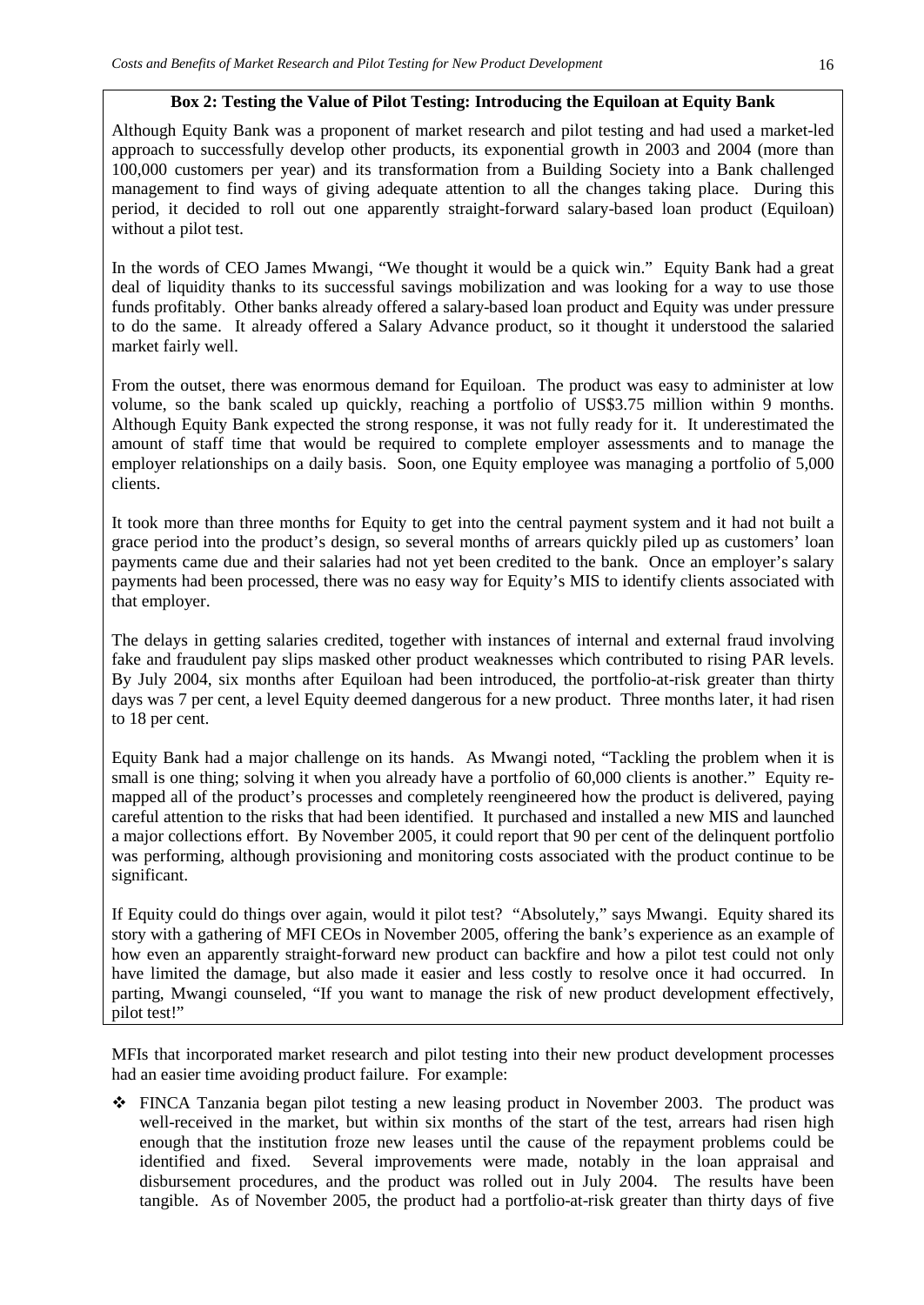per cent, yet none of those arrears were associated with loans disbursed after the pilot test improvements had been made. All of the arrears were associated with the "problem" portfolio left over from the pilot test period. Clearly, FINCA Tanzania succeeded in solving problems during the pilot test that would have cost it much more dearly had roll out been pursued without a pilot test.

- ASP initially thought it would provide one insurance product with a combination of product features, but market research made it realize that clients preferred individual insurance products with different types of risk covers, premiums, payouts and conditions. As the research report stated, "Having a single combination product would have been a recipe for disaster as the clients would have rejected it outright."<sup>[25](#page-16-0)</sup>
- During the initial pilot test of FINCA Uganda's Self Employed Partnership (SEP) loan product progress was rapid. However, it was decided to extend the pilot test to a greater number of clients before considering whether to rollout the product to all branches. During the second phase testing, FINCA Uganda started to experience repayment difficulties which led to a strengthening of appraisal processes, operational procedures and monitoring. Ultimately, it chose not to roll out the product, as it realized SEP was not meeting the needs of the market segment for which it was designed. The product offered larger loan sizes through smaller groups and was meant to be attractive to successful Village Bank clients, but the credit assessment process failed to give clients the faster service and individual treatment that they wanted and often needed given the nature of their businesses. Thus, SEP was phased out and well-performing clients were transferred to FINCA Uganda's individual loan product instead.

## **7. Is It ALWAYS Worth the Cost?**

The experiences of case study institutions, as well as others that have already been documented in the existing literature on this topic clearly indicate that MFIs aiming to be client-focused find market research to be an indispensable part of their new product development process. They recognize that understanding the ever-changing needs, wants and preferences of clients is at the heart of a market-led approach.

Pilot testing, on the other hand, is not embraced as wholeheartedly. Even among case study institutions, MFIs that committed themselves to include pilot testing as part of their new product development process have not always followed through on that commitment. The "non-financial" costs associated with pilot tests—in particular the opportunity costs associated with exposing a new product idea to the competition for an extended period of time before its official launch—are perceived to be significant. The need to act quickly is often cited as the principal reason for which MFIs choose not to include pilot testing in their product development process.

Certainly there are examples of MFIs that have successfully developed products without pilot testing. But as the previous section illustrated, there have also been cases of product failure that could have been mitigated if pilot testing had been done. So, how can an MFI judge whether the costs associated with pilot testing are worth the investment? The summary report from *MicroSave*'s Virtual Conference on Pilot Testing suggests the following:

For introducing new products, servicing new segments and in large organisations, pilots would be very useful and necessary. They may however not be required in large measure when organisational beliefs do not foresee natural organic growth in the sector and/or for small organisations. Sometimes, MFIs have to respond to client needs in a hurry – e.g., post disaster situations such as the Tsunami. In such situations, there may be no time for designing/piloting because of rapidly changing market conditions.<sup>[26](#page-16-1)</sup>

According to the conference report, MFIs that have struggled with the trade off between speed and risk observed that pilot testing may not be cost effective in several other situations as well: $^{27}$  $^{27}$  $^{27}$ 

<span id="page-16-0"></span><sup>&</sup>lt;sup>25</sup> Mishra, Narayanan, Samy, Pandyan and Arunachalam, Market Research for Microfinance—Use, Costs and Benefits at Ankurm, Sangam and Porum (ASP), India, 14.

<sup>&</sup>lt;sup>26</sup> Arunachalam, MicroSave Virtual Conference on Pilot Testing Summary, 1.

<span id="page-16-2"></span><span id="page-16-1"></span><sup>27</sup> Ibid, 30.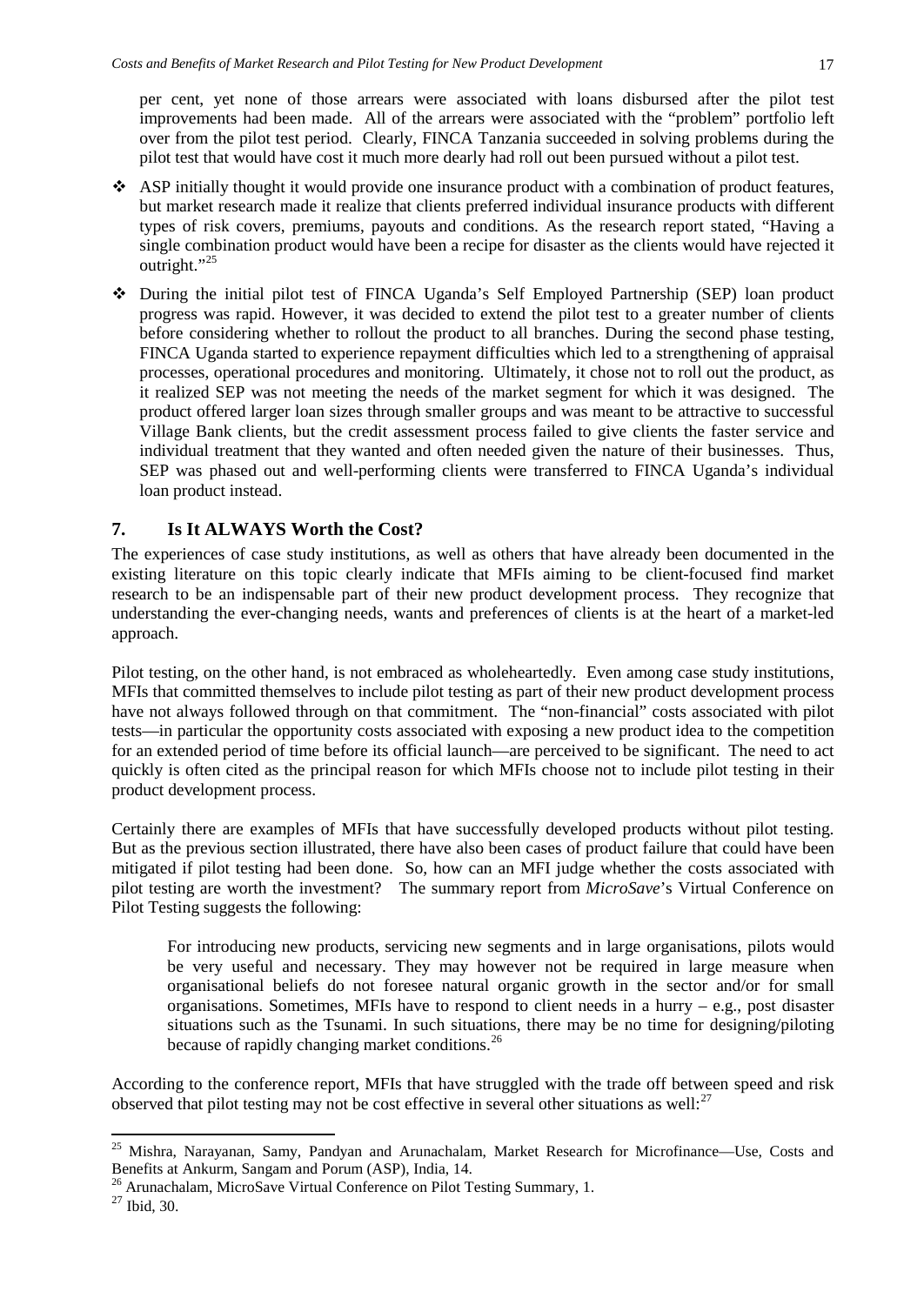- 1. In dynamic, fast changing and/or conflict contexts where the pilot could offer very few lessons for the future – i.e., when the world of tomorrow is likely to be very different from the world of today
- 2. In unsaturated markets where demand for financial services far exceeds the supply
- 3. Where the product is a refinement of existing products—as long as the modification has been properly researched and does not require major systems modifications
- 4. Where specific technical expertise is purchased, such as when an MFI did brings in a team of professionals that already has experience delivering a particular product in the MFI's market
- 5. Where the product itself is low risk or has become a "hygiene factor"—something that all institutions are expected to have with terms and conditions that are broadly similar to those of competitors already offering the product

As a general rule of thumb, one participant in the conference suggested, **"**A pilot test should be done only if the outcome of the test is going to decide or will at least substantially influence what we are going to do after the test." [28](#page-17-0)

Market research and pilot testing can make important contributions to the new product development process, as summarized in Table 3. The cost effectiveness of these contributions will be influenced, however, by a complex set of factors including those mentioned above, the quality of planning and implementation, and the scope of testing. Poorly structured research and testing will not yield the potential benefits no matter what the cost. Thus, perhaps more important than understanding the actual costs and benefits experienced by case study MFIs is understanding the lessons they learned about how to minimize costs and maximise benefits so as to get the most out of their investments. Some of the major lessons learned are summarized in Annex 3.

The issue of scope was raised by all of the case study MFIs and is an appropriate note on which to end. For these institutions, the most relevant cost/benefit questions revolved not around *whether* to conduct market research or pilot testing, but rather, *to what extent* research and testing should be undertaken. The most frequently mentioned suggestions for lowering the cost of a systematic, market-led approach to new product development focused on two strategies: 1) reducing the scale of the research or testing, for example, by reducing the sample size, the number of locations, the length of the discussion, the number of tools applied, or the duration of the test; and 2) narrowing the focus of the research or testing through clearly defined research objectives and pilot test targets. A brief discussion of these suggestions can also be found in Annex 3.

<span id="page-17-0"></span><sup>&</sup>lt;sup>28</sup> Arunachalam, MicroSave Virtual Conference on Pilot Testing Summary, 2.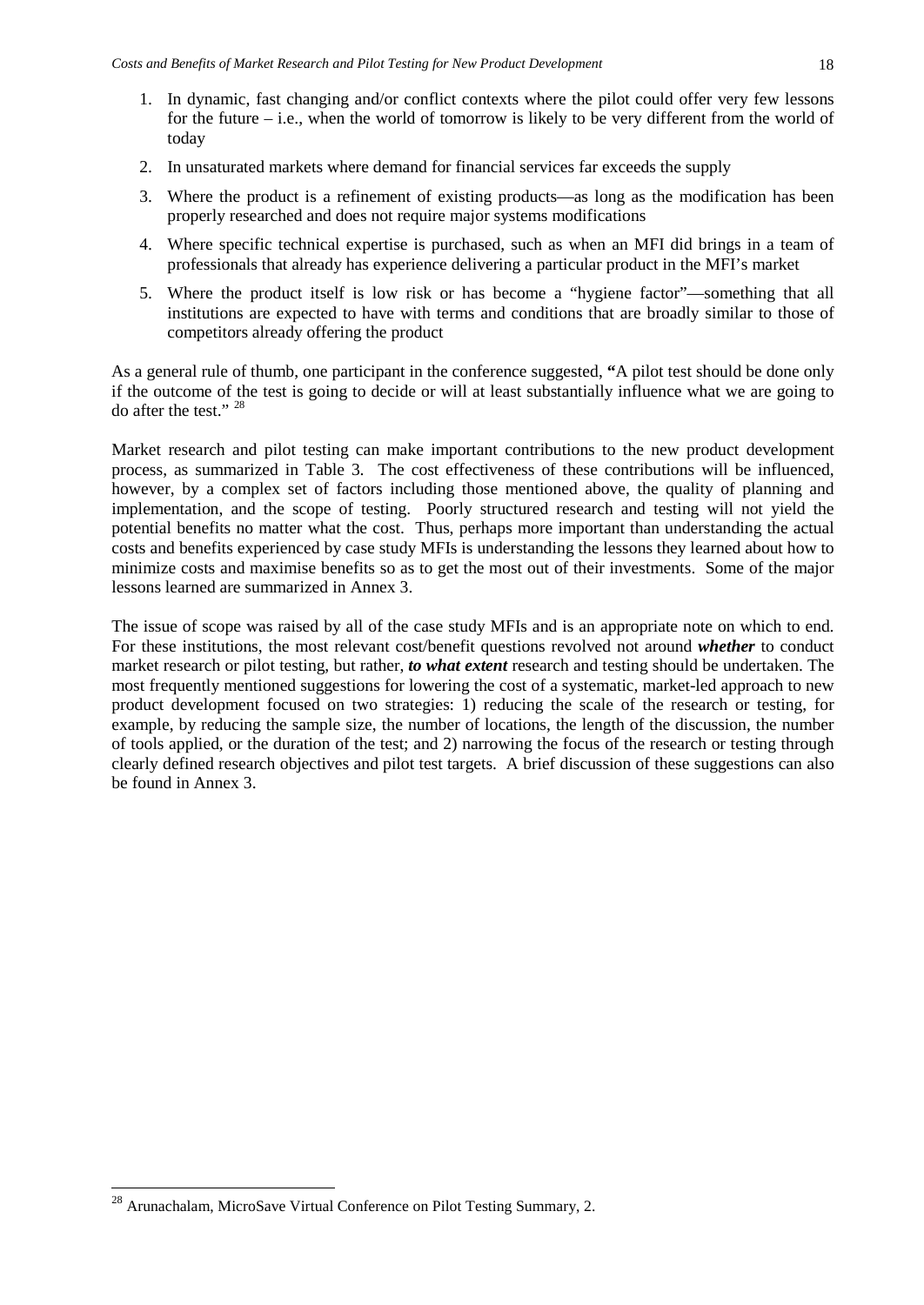|                                                              | <b>Possible Costs</b>                                                                                                                                                                                                                                                                                                                                                                                                                                                                                                                             | <b>Possible Benefits</b>                                                                                                                                                                                                                                                                                                                                                                                                                                                                                                                                                                                                                                                                                                |  |  |
|--------------------------------------------------------------|---------------------------------------------------------------------------------------------------------------------------------------------------------------------------------------------------------------------------------------------------------------------------------------------------------------------------------------------------------------------------------------------------------------------------------------------------------------------------------------------------------------------------------------------------|-------------------------------------------------------------------------------------------------------------------------------------------------------------------------------------------------------------------------------------------------------------------------------------------------------------------------------------------------------------------------------------------------------------------------------------------------------------------------------------------------------------------------------------------------------------------------------------------------------------------------------------------------------------------------------------------------------------------------|--|--|
| If market research and pilot testing ARE conducted           | • Between US\$16,000 and \$73,000 for<br>comprehensive market research and pilot<br>testing activities<br>Opportunity cost of not being able to<br>$\bullet$<br>spend the above resources on something<br>else<br>• Delays in moving a new product idea<br>into the market<br>Product may become visible to the<br>competition before it becomes visible to<br>the market overall<br>Burnout amongst staff involved in the<br>$\bullet$<br>pilot testing team<br>• Loss of trust from clients and staff if<br>expectations are not managed or met | • Better understanding of clients<br>• Better understanding of the internal or<br>external environment<br>• Identification of opportunities for<br>competitive advantage<br>• Identification of easier or cheaper solutions<br>to client needs<br>More viable products<br>Lower risk of product failure<br>Less expensive mistakes<br>Tool for managing change<br>Buy-in<br>$\bullet$<br>Lower stress for the majority of staff<br>Enhanced image or reputation<br>Internal skills and confidence built<br>Increased staff motivation and satisfaction<br>Stronger institution<br>Institutional culture more open to learning<br>and experimentation<br>Generation of new ideas and opportunities<br>Mission fulfilment |  |  |
| If market research and<br>pilot testing are NOT<br>conducted | • Damage done by the unsuccessful<br>product (e.g., fraud, write-offs,<br>disbursement delays, damaged<br>reputation, loss of morale amongst staff,<br>loss of trust among clients)<br>• Cost of fixing the broken product (e.g.,<br>system adjustments, retraining staff)<br>• Cost of repairing the institutions<br>reputation and its relationship with<br>clients                                                                                                                                                                             | • Can introduce new product ideas to the<br>market more quickly<br>Can spend money on other needs instead of<br>market research or pilot testing<br>Can build a reputation in the market as a<br>rapid responding trend-setter                                                                                                                                                                                                                                                                                                                                                                                                                                                                                          |  |  |
| 9. Annexes                                                   |                                                                                                                                                                                                                                                                                                                                                                                                                                                                                                                                                   |                                                                                                                                                                                                                                                                                                                                                                                                                                                                                                                                                                                                                                                                                                                         |  |  |

# **Table 3: Summary of the Costs and Benefits of Market Research and Pilot Testing for New Product Development in Microfinance**

# 9. Annexes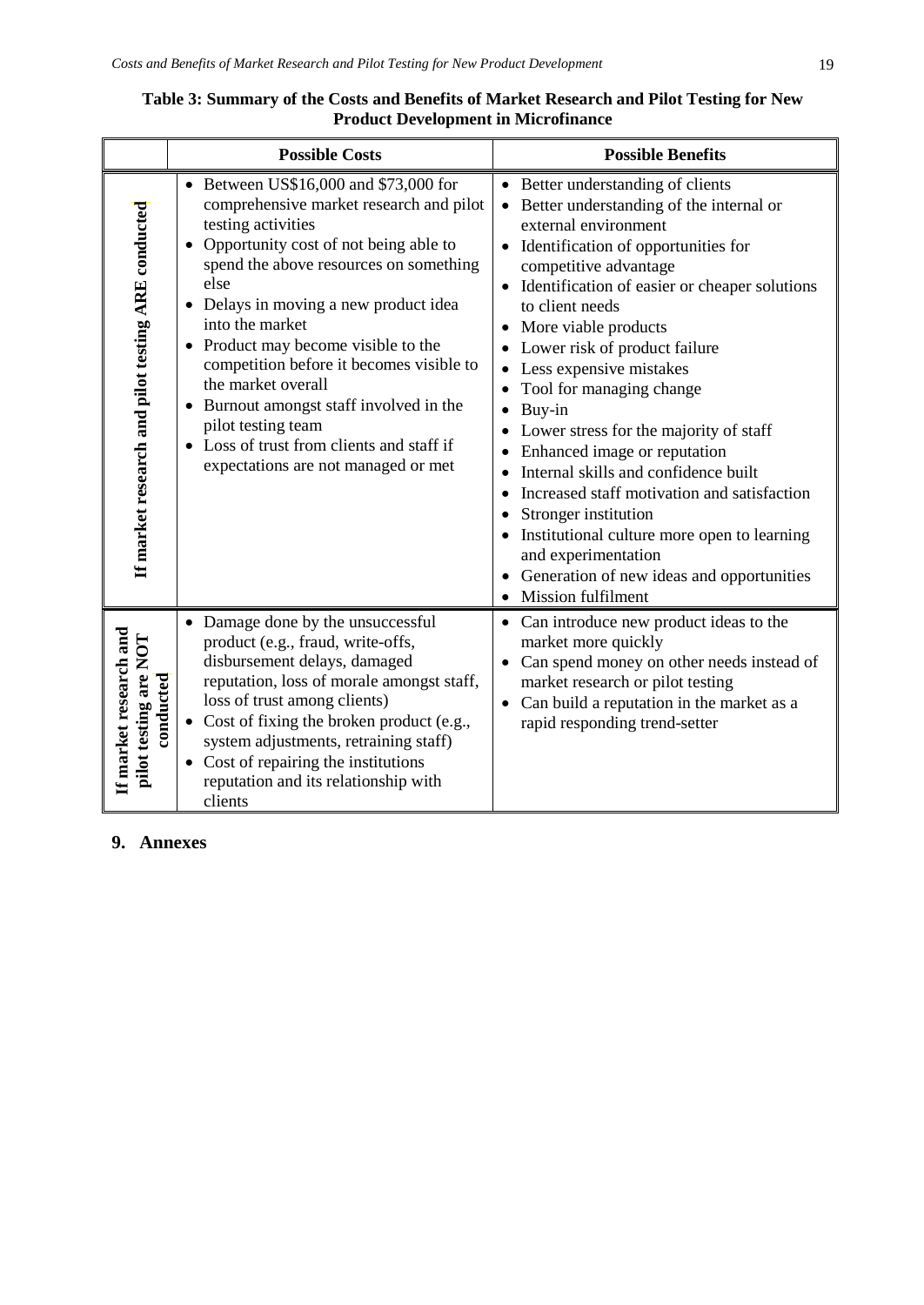# **Annex 1: The Market research and pilot testing Process**

The product development process is a systematic step-by-step approach to developing new or refining existing products:

## I. *Evaluation and Preparation*

Analyse the institutional capacity and "readiness" to undertake product development Assemble the multi-disciplinary product development team, including "product champion"

## II. *Market Research*

- 2.1 Define the research objective or issue<br>2.2 Extract and analyse secondary market
- 2.2 Extract and analyse secondary market data<br>2.3 Analyse institution-based information, final
- 2.3 Analyse institution-based information, financial information/client results from consultative groups, feed back from frontline staff, competition analysis etc.
- 2.4 Plan and undertake primary market research

## III. *Concept/Prototype Design*

- 3.1 Define initial product concept
- 3.2 Map out operational logistics and processes (including MIS and personnel functions)<br>3.3 Undertake cost analysis and revenue projections to complete initial financial ana
- Undertake cost analysis and revenue projections to complete initial financial analysis of product
- 3.4 Verify legal and regulatory compliance
- 3.5 On the basis of the above plus client feedback sessions refine the product concept into a product prototype in clear, concise, client language.
- 3.6 Finalize prototype for final quantitative prototype testing or pilot testing, according to the risk/cost nature of the product

#### IV. *Pilot Testing*

- 4.1 Define objectives to be measured and monitored during pilot test, primarily based on financial projections
- 4.2 Establish parameters of pilot test through the pilot test protocol, including sample size, location, duration, periodic evaluation dates etc.
- 4.3 Prepare for pilot test, install and test systems, draft procedures manuals, develop marketing materials, train staff etc.
- 4.4 Monitor and evaluate pilot test results<br>4.5 Complete recommendation letter documents
- Complete recommendation letter documenting the results of the pilot test, comparison with projections, lessons learned, finalised systems/procedures manual etc. and the initial plans for the roll out

#### V. *Product Launch and Roll out*

- 5.1 Manage transfer of product prototype into mainstream operations
- 5.2 Define objectives to be measured and monitored during roll out based on financial projections
- 5.3 Establish parameters of roll out through the roll out protocol including schedule, location, tracking, budget, process
- 5.4 Prepare for roll out, install and test systems, finalise procedures manuals, develop marketing materials, train staff etc.
- 5.5 Monitor and evaluate roll out process and results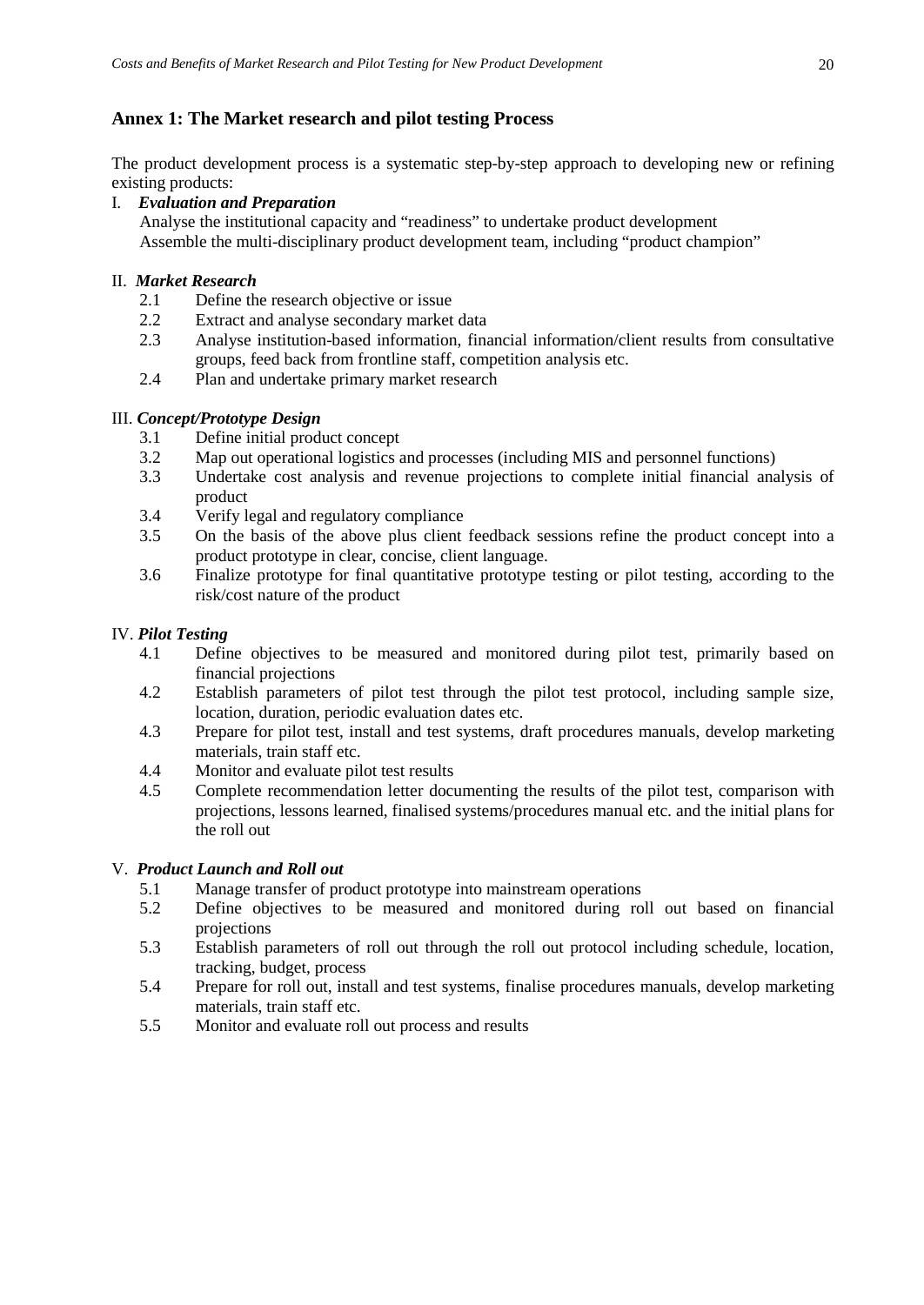#### **Annex 2: Reference Sources**

**Anyango**, Ezra, Jennefer Sebstad and Monique Cohen, "Assessment of the Use and Impact of *MicroSave's* Market Research for Microfinance Toolkit", *MicroSave*/AFCAP (2002)

**Arunachalam**, Ramesh S., ed., "*MicroSave* Virtual Conference on Pilot Testing Conference Summary", *MicroSave*, Nairobi (2005)

**Brand,** Monica, "The MBP Guide to Product Development", Microenterprise Best Practices Project ACCION International, USA (2001)

**Brand,** Monica, "The MBP Guide to Product Development: Synthesis Report on Field Tests", Microenterprise Best Practices Project ACCION International/DAI, USA (2001)

**Brand**, Monica, "New Product Development for Microfinance: Evaluation and Preparation", Microenterprise Best Practices Project, Technical Note No.1, ACCION International/DAI, USA (1998)

Brand, Monica, "New Product Development for Microfinance: Design, Testing, and Launch", Microenterprise Best Practices Project, Technical Note No.2, ACCION International/DAI, USA (1998)

**Brand,** Monica, "Market Intelligence: Making Market Research Work for Microfinance", *ACCION Insight No. 7,* ACCION International, USA (October 2003)

**Clancy**, Kevin J. and Robert S. Shulman. *The Marketing Revolution: A Radical Manifesto for Dominating the Marketplace.* New York: Harper Business (1991)

**Coetzee**, Gerhard, Kamau Kabbucho and Andrew Mnjama, "Understanding the Re-birth of Equity Building Society in Kenya" *MicroSave,* Nairobi (2002)

**Cracknell**, David, Henry Sempangi and Graham A.N. Wright *"*Costing and Pricing of Financial Services", *MicroSave*, Nairobi (2004)

**Cracknell,** David, Henry Sempangi, Graham A.N. Wright, Leonard Mutesasira, Peter Mukwana and Michael J. McCord, "A Brief Review of *MicroSave's* Action Research Programme (2001)", *MicroSave*, Nairobi (2002)

**Cracknell,** David, Henry Sempangi, Graham A.N. Wright, Leonard Mutesasira, Peter Mukwana and Michael J. McCord, "Lessons from *MicroSave's* Action Research Programme (2002)", *MicroSave*, Nairobi (2003)

**Cracknell**, David, Henry Sempangi, Graham A.N. Wright, Peter Mukwana and Michael J. McCord, "Lessons from Pilot Testing Financial Services– The Experience of *MicroSave*", *MicroSave*, Nairobi (2003)

**Cracknell**, David, Henry Sempangi, Peter Mukwana, Trevor Mugwanga, Lisa Parrot and Graham A.N. Wright, "Lessons from *MicroSave's* Action Research Programme (2004)" *MicroSave,* Briefing Note # 40, *MicroSave,* Nairobi (2005)

**Crnkic**, Kenan, "Effective Ways to Promote MFIs: An Overview of Research Conducted in MKO EKI BiH", *Microfinance in CEE and the NIS, Issue No.1* (2004)

**Jones**, Larry and Francesca Ammon, *Introducing New Products: An Approach to Beating the Odds*, New York: Marakon Associates (2003)

**Kariuki**, Cecilia, "Costs/Benefit Analysis Of *Microsave*'s Market Research for Microfinance and Pilot Testing Toolkits At Equity Bank", unpublished study, *MicroSave*, Nairobi (2005)

**Kariuki**, Cecilia, "Costs/Benefit Analysis Of *Microsave*'s Market Research for Microfinance and Pilot Testing Toolkits At Kenya Post Office Savings Bank", unpublished study, *MicroSave*, Nairobi (2005)

**Leftley**, Richard, "An Overview of Product Development within the Opportunity International Network", Opportunity International (2002)

**Matul** M., Dorota Szubert, Gagik Vardanyan, Margarita Lalayan, Katarzyna Pawlak, "Institutionalizing Market Intelligence: An Important Step to Become Client-Focused MFI", MFC Spotlight Note 14 (2005)

**Matul** M., Dorota Szubert, Gagik Vardanyan, Margarita Lalayan, Olga Tomilova, "Entering New Markets: How Market Research Can Inform Product Development", MFC Spotlight Note 13 (2005)

**Matul** M., Vejzovic S. (2004) Beyond Numbers: Prizma's Exit Monitoring System, MFC Spotlight Note 10

**McCarter**, Elissa, "Adapting Market Research Tools to Diverse Environments - Lessons from Europe", Briefing Note #26, *MicroSave,* Nairobi (2003)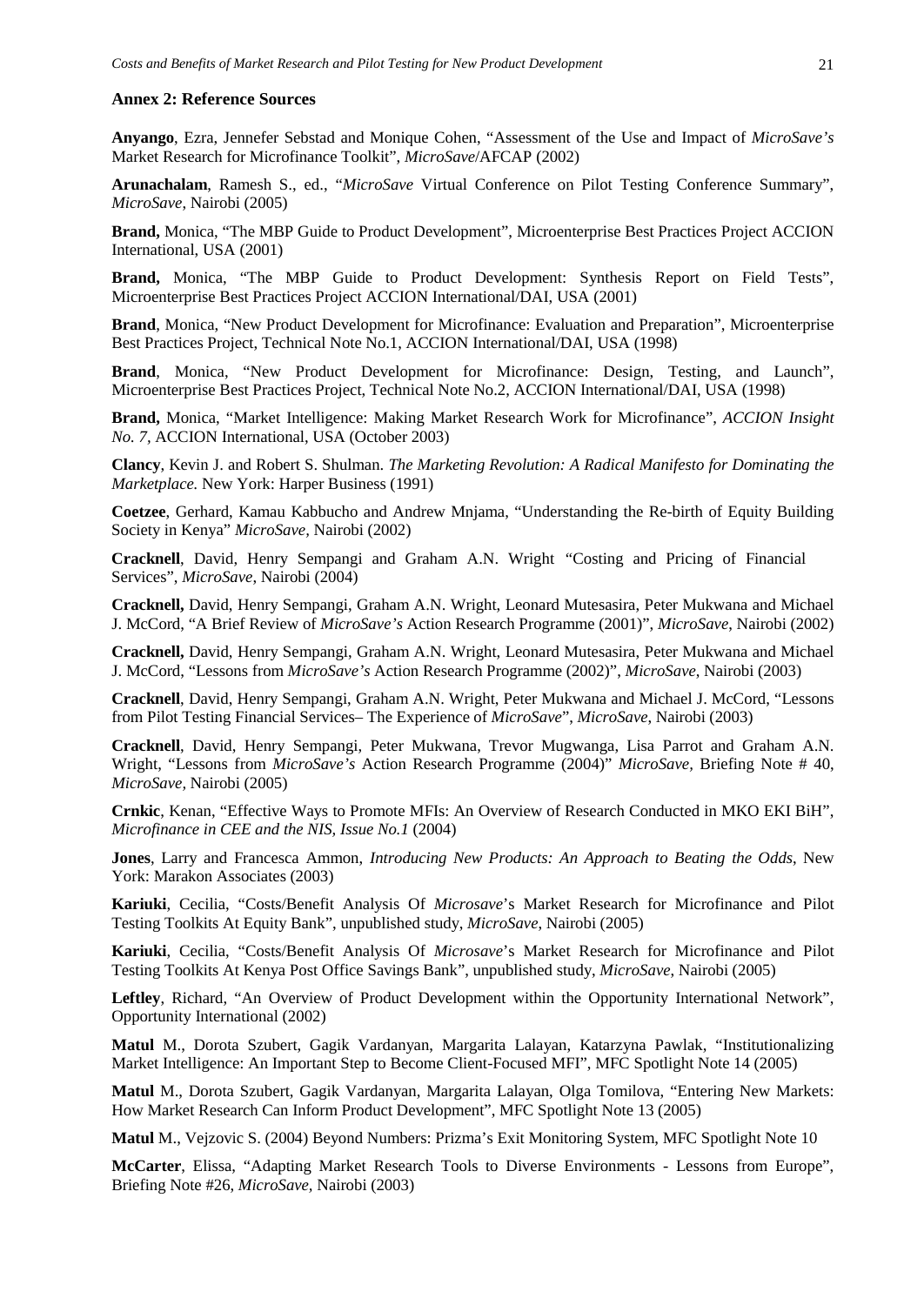**McCord,** Michael J, David Cracknell, Graham A.N. Wright and Henry Sempangi, "A Toolkit for Planning, Implementing and Monitoring Pilot Tests", *MicroSave,* Nairobi (2003)

**McCord**, Michael J., "Product Roll-out: A Tool Kit For MFIs Expanding A Tested Product Throughout Its Market", *MicroSave*, Memphis (2002)

**McCord**, Michael J., "Strengthening the Feedback Loop from Market Research/Impact Assessment into MFIs' Systems and Products", *MicroSave,* Nairobi (2002)

**Mishra**, Sonal, S Narayanan, K Samy, Pandyan and Ramesh S Arunachalam, "Market Research for Microfinance – Use, Costs and Benefits at Ankuram, Sangam and Porum (ASP), India", unpublished study, *MicroSave*, Nairobi (2005)

**Mishra**, Sonal, S Narayanan, K Samy, Pandyan and Ramesh S Arunachalam, "Market Research for Microfinance – Use, Costs and Benefits at WWF and Indian Cooperative Network for Women", unpublished study, *MicroSave*, Nairobi (2005)

**Moulick**, Madhurantika and Michael Onesimo, "Use of Market Research Toolkit at FINCA Tanzania", unpublished study, *MicroSave*, Nairobi (2005)

**Mutesasira,** Leonard, "Evaluating the Impact of DQA on the Image of TPB", *MicroSave,* Kampala (2002) – unpublished

**Natilson**, Nancy, "Case Study on Product Development: Pro Mujer Nicaragua and Pro Mujer Peru", Microenterprise Best Practices Project, DAI, Washington (2001)

**Nelson**, Candace (ed.), "Learning from Clients, Assessment Tools for Microfinance Practitioners", SEEP, USA (2001)

Partner, completed questionnaire

**Pikholz,** Lynn and Pamala Champagne, "Toolkit For Institutional and Product Development Risk Analysis for MFIs", *MicroSave /* Shorebank Advisory Services, Chicago (2002)

\_\_\_\_\_, "Pilot Test of Micro-Life Insurance Product: Results and Lessons Learned", Dissemination Workshop (2004)

**Szubert**, Dorota, "Costs and Benefits of Implemented Market-Led Solutions, *MicroSave* /MFC (2005)

**Szubert**, Dorota and Borislav Petric, "Market Development through Product Refinement", based on a Case Study of MikroCredit EKI, *MicroSave*/MFC (2005)

**Szubert**, Dorota, Ivonna Planinic, Sefika Coric-Beba, "Costs and Benefits of Market Intelligence System Supportive to Mission Fulfilment", based on the Case Study of Prizma, *MicroSave*/MFC (2005)

**Szubert**, Dorota, Gagik Vardanyan, Margarita Lalayan, "Entering New Markets with New Products: Costs and Benefits of Following New Product Development Process", based on a Case Study of MDF-Kamurj, *MicroSave*/MFC (2005)

**Wright,** Graham A.N., "Designing Innovative Products, Processes and Channels for the Promotion of Microfinance", MicroSave, Nairobi (2005)

**Wright**, Graham A.N. and Shahnaz Ahmed "Market Research for Microfinance – 7 Cautions and a Recommendation" Briefing Note #37, *MicroSave (2004)*

**Wright**, Graham A.N and Leonard Mutesasira, *"*Market Research for MicroFinance Toolkit", *MicroSave,*  Nairobi (2003)

**Wright,** Graham A.N., "Market Research and Client Responsive Product Development", *MicroSave*, Nairobi (2001)

**Wright**, Graham A.N. and Mosharrof Hossain, "BURO, Tangail's Approach to Product Development: A Case Study", *MicroSave,* Nairobi (2001)

**Wright**, Graham A.N., Monica Brand, Zan Northrip, Monique Cohen, Michael McCord and Brigit Helms, "Looking Before You Leap: Key Questions That Should Precede Starting New Product Development", *Journal of MicroFinance Vol. 4. No.1*, USA (2001)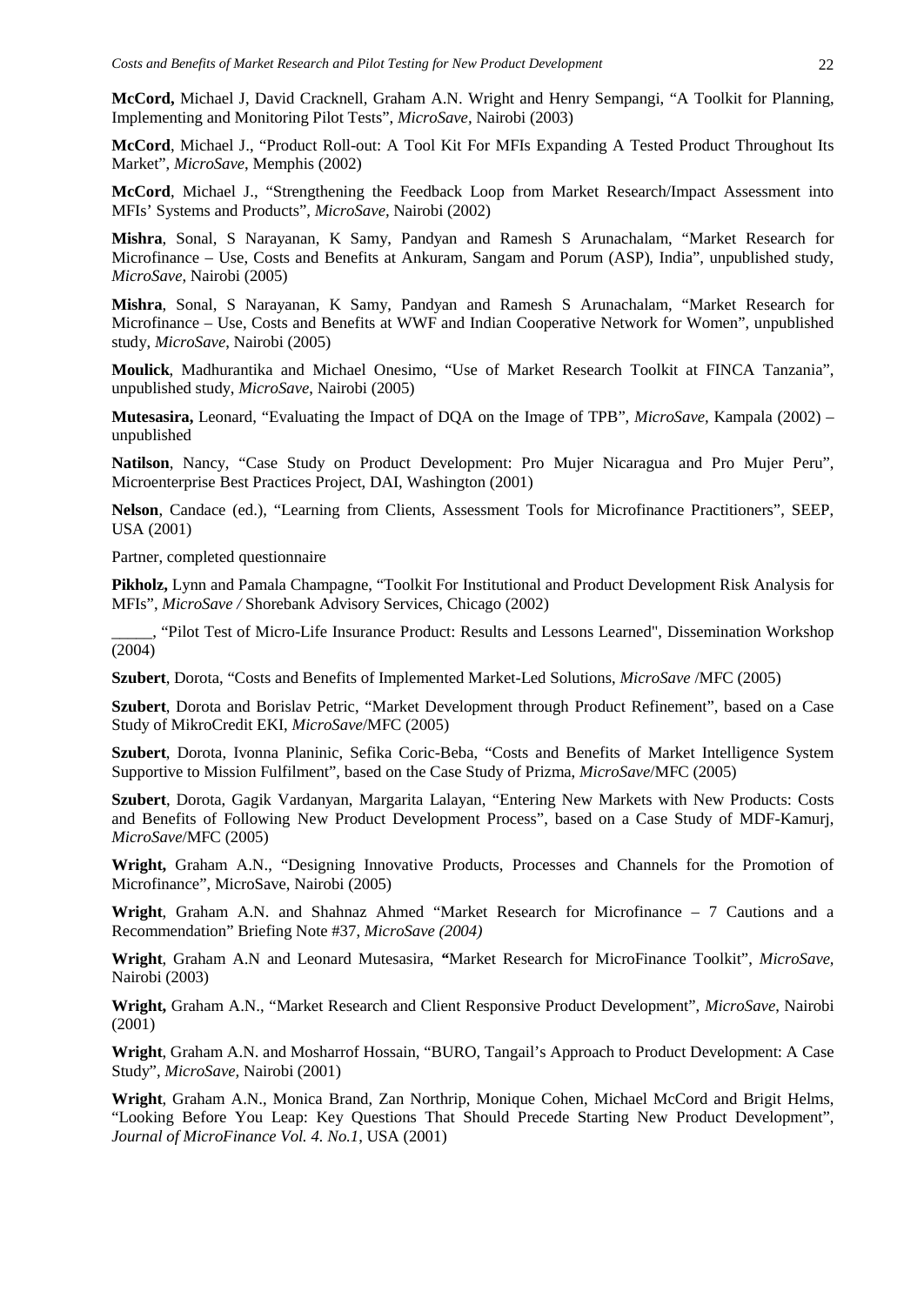## **Annex 3: Lessons Learned**

MFIs that have integrated market research and pilot testing into their new product development processes broadly agree that doing so is valuable, despite the fact that the costs and benefits of doing so have varied significantly from one institution to another. The variance is caused, to some extent, by the institutions' different sizes, ages and macroeconomic contexts, yet it is also due to the way that institutions implemented market research and pilot testing. Some of the decisions made resulted in higher costs; others limited the benefits that could be obtained.

Comparing the successes, failures, challenges and experiments of the institutions participating in this study generated numerous insights that can assist others who want to incorporate market research or pilot testing into their product development process in the future. Which steps of the process proved most difficult, and how did MFIs overcome those difficulties? What have institutions done to keep costs down and control risks? How did they take greatest advantage of the potential benefits of the market research and pilot testing process? These are the issues explored below. The following list of 35 suggestions is designed to help MFIs make market research and pilot testing for new product development more costeffective.

## *1. The first time you do it, get help*

As with most things in life, the first time an institution integrates market research and pilot testing into its product development process is the hardest. Without exception, case study MFIs dealt with this reality by getting help from an outside entity that had done it before—either from consultants in the region or from a network with which they are affiliated.

## *2. Capacity will not necessarily stay with the institution or be institutionalized*

If an MFI wants to make the most of the skill and knowledge-building benefits that the product development process can offer, it must make a deliberate effort to institutionalize this capacity, which means:

- Using external consultants to build internal capacity to complete the process in the future, and not just to get the job done.
- Focusing not only on how the tools work, but also on developing communication, observation and analysis skills.
- Structuring the working relationship to ensure that MFI staff design, apply and analyse the results of their tools with input and feedback from the external consultants (rather than the consultants always taking the lead).
- Organizing follow up activities as soon as possible after the initial training or research activity to reinforce what was learned.
- Taking new staff (including branch staff) into the field every time a new research initiative is launched to increase the number of people in the institution who understand the process and the nature of the results it produces.

## *3. Have a designated multi-disciplinary team*

Being well organized to support the introduction of a new product or service is essential and having a product development team is widely recognized as a key part of that process. A multi-disciplinary team is able to gather more information, take a broader perspective, and generate more comprehensive solutions than a team that consists only of marketing or operations staff. It also facilitates communication between the various departments that must cooperate if a new product idea is ever to be launched. With respect to the composition and operation of the team, case study MFIs recommend the following:

- Get frontline staff involved on the team
- Teams of 8 to 11 members function best
- Make sure the pilot testing team meets regularly
- Proactively manage competing demands for team members' time since market research, pilot testing and product development teams are typically made up staff who are already employed full time and have a significant workload.
- Have at least one senior manager with decision-making authority on the team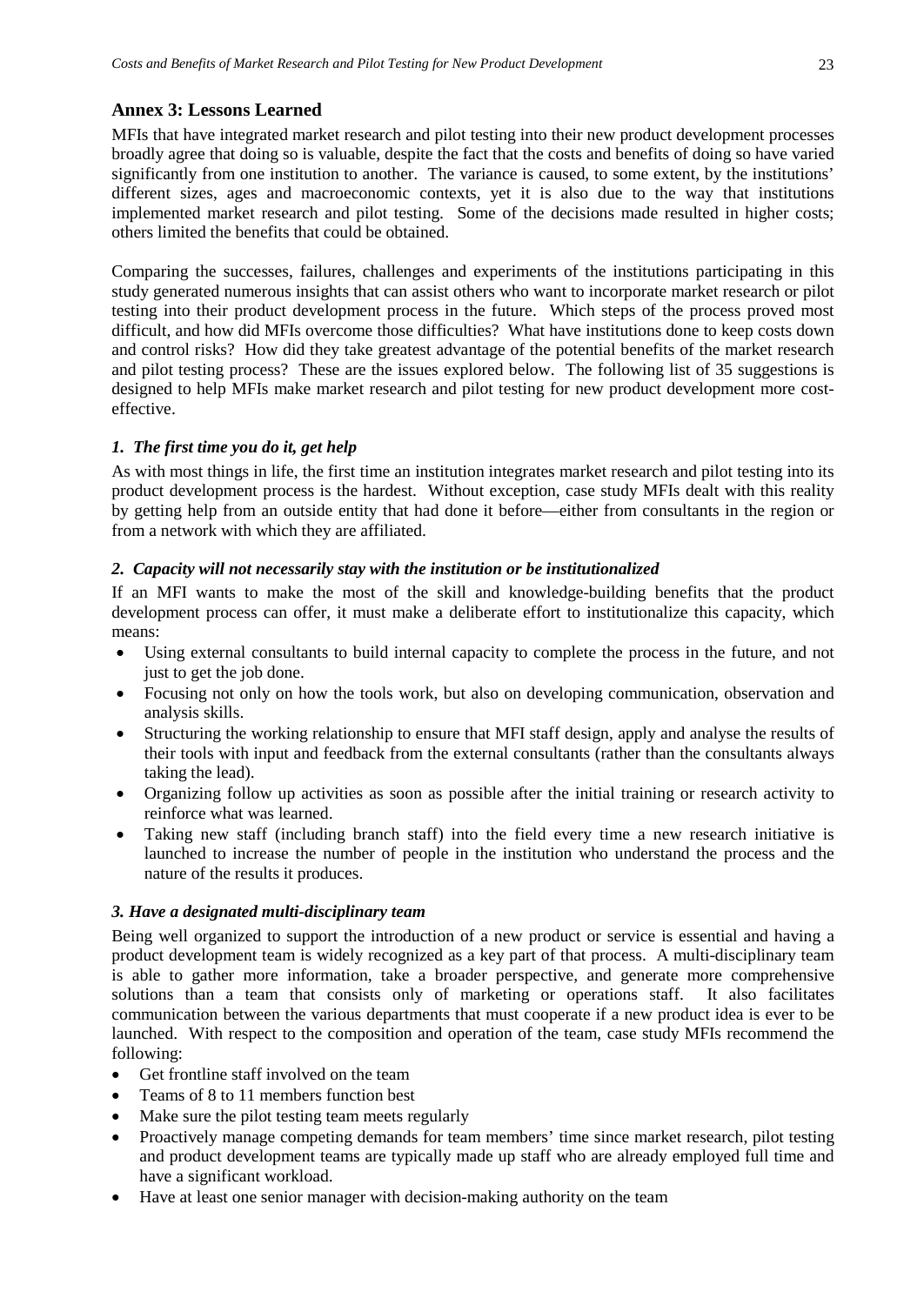#### *4. Keep the sample size manageable; use segmentation to help*

The challenge, of course, is how to keep the sample size manageable while still obtaining representative results. Segmenting the market and then screening potential focus group participants, pilot test locations, questionnaire respondents, etc. on the basis of whether they belong to or serve a particular market segment is a valuable technique for managing the sample size. It is also helps increase the relevance of the information gathered by ensuring that respondents are knowledgeable about the research topic, or match the profile of the customer the institution wants to serve.

## *5. Start with training*

All of the case study MFIs received training from their network, or from a technical assistance provider that was certified to train others in *MicroSave*'s market research and product development tools. In both scenarios, the training aimed to develop the skills required to apply the tools in the field, but also provided some guidance in terms of data analysis and the synthesis of results. This initial training was insufficient for first-time institutions which benefited significantly from the follow up mentoring and support provided as the MFI actually developed its new product. However, the initial training was reported to be extremely valuable in building support for the market-led approach, for understanding the processes and the tools, and for making participants feel comfortable taking the first steps.

#### *6. Train beyond the Product Development Team*

Those who are not part of the pilot testing team but are involved in some way in delivering the pilot product also need to be trained. This is important as it gives clarity and confidence to staff who will be selling the product to the customers." Top management must also be knowledgeable, both about the product and the mechanics of pilot testing.

#### *7. Each product needs a champion*

The value of a product champion is found in more than his or her vision or determination. Having someone who is constantly communicating with the various players and organizes their interaction to make sure things stay on track was commented upon by many MFIs as important.

## *8. Drive the process with clear, focused objectives*

Clear objectives that are set early in the product development process provide a 'unity of purpose' and a point of reference that help an institution avoid wasting resources on the gathering and analysis of unnecessary information. If the objectives clearly respond to an operational problem or institutional priority, they can not only help focus research, but also justify it. A well-articulated objective is simply easier to sell—it makes getting support and resources for the research easier. It can also assist the institution with problem solving and conflict resolution.

#### *9. A successful pilot test will not necessarily recommend product launch*

The lesson is to use the pilot test to examine the product's attractiveness under real market conditions, and to make a decision about roll out that is based on real demand and the institution's internal capacity to meet it. A pilot test protocol that clearly stipulates the level of performance that must be achieved in order for a product to be launched will help an MFI avoid expensive product failure.

## *10. Test the research tools*

KPOSB learned the importance of this lesson when it tested a questionnaire that had been developed for it by an external research company. It had to spend time and money developing another questionnaire in order to meet its research objective, but it avoided the cost of a failed market research effort using the first version of the questionnaire. Research tools developed internally can also benefit from testing, for example, so that users can learn how to guide a discussion so it remains focused on the research objective, or questions can be fine-tuned to make the tool's actual implementation more efficient.

#### *11. Process research results daily*

By setting some time aside at the end of each research day to process, organize and begin analyzing the results, MFIs found that the information gathered could be processed more quickly and more thoroughly—more detail could be remembered and therefore captured.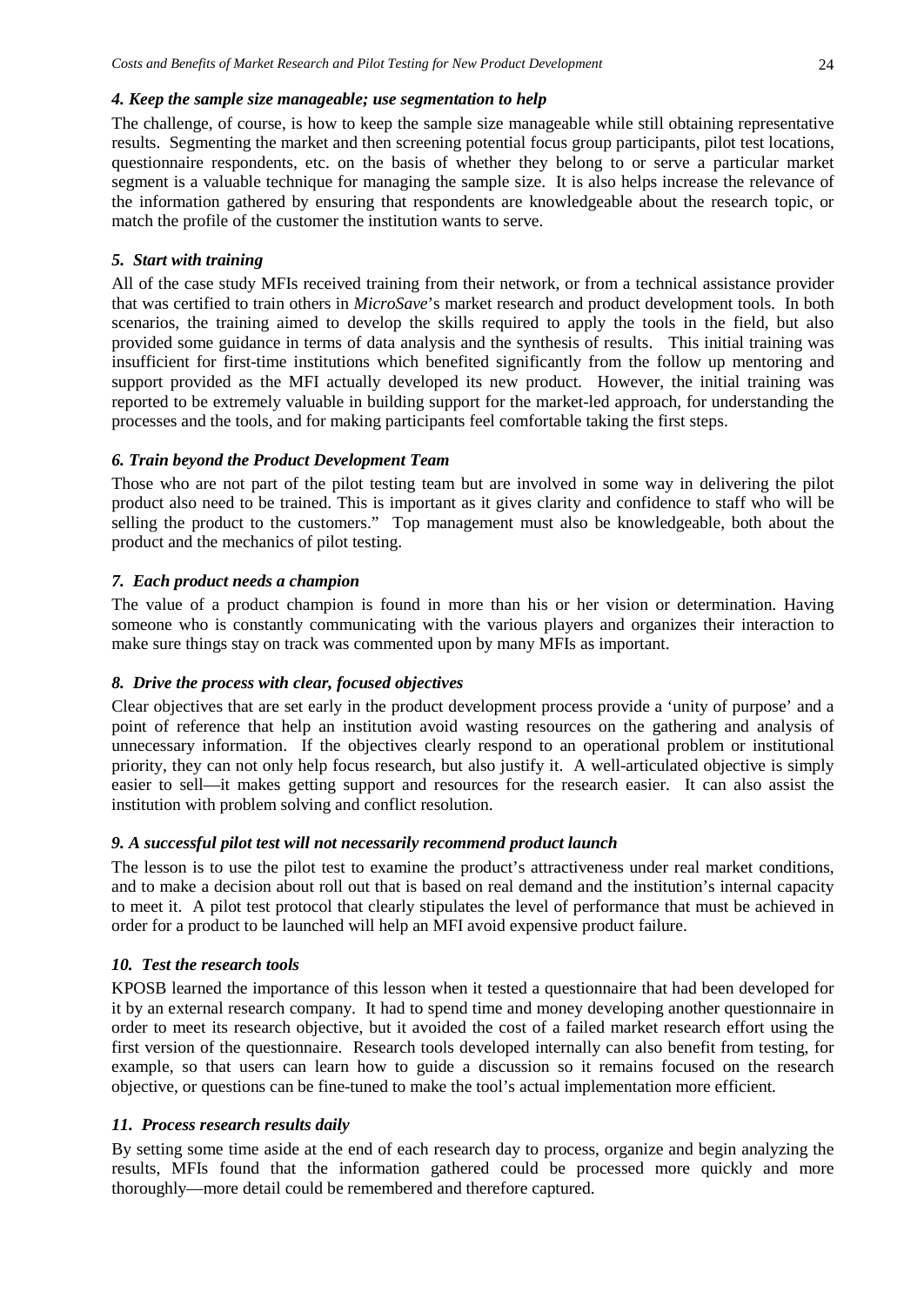#### *12. Have multiple research teams operating simultaneously*

Several case study MFIs sped up their research process and enabled more staff to participate in it by organizing more than one research team to gather information simultaneously.

#### *13. Borrow tools and adapt them*

Most of the institutions studied borrowed tools from either *MicroSave* or their network association and adapted them for use in their local environment. This strategy enabled the institutions to build on best practice and the investments that others had already made in testing the tools and avoid having to start from scratch. Institutions that borrowed tools stressed, however, the importance of being trained to properly use the tools, and of taking the time and having the flexibility to adapt the tools as necessary.

#### *14. Choose research tools with care*

Three factors seemed widely useful in helping institutions decide which tools to choose: 1) the research objective—MFIs chose the tool or combination of tools that best addressed a particular research question; 2) internal capacity to implement the tools (e.g., time needed, skills, attitudes); and 3) the characteristics of the individuals or groups that would be participating in the research (e.g., literacy level, history with the MFI).

#### *15. Use a combination of methods for gathering data*

Without exception, MFIs used multiple techniques in their research processes, including focus group discussions (the most popular methodology), individual in-depth interviews, participatory rapid appraisal (PRA) tools, quantitative surveys, mystery shopping, the mining of internal databases and secondary literature reviews. The use of multiple techniques enriches data analysis and allows the results obtained through one technique to be verified against the results obtained through another. However, a balance is required. Using too many techniques at once can increase the costs of research without generating additional insight.

#### *16. Conduct secondary data research before primary research*

Secondary data analysis informs the overall research effort, allowing MFIs to narrow the questions that need to be investigated and reduce the amount of more expensive primary research required.

#### *17. Conduct only one exercise per FGD*

Conducting more than one exercise with a group of participants makes the discussions too long and can be confusing.

## *18. Pilot test in a location that is easily accessible by staff from the Head Office*

Pilot testing near the head office allows the product development team (most of whom will work at the Head Office) to provide timely and regular support to the pilot while keeping transport, communication and opportunity costs to a minimum.

#### *19. Pilot test in a cooperative branch*

Testing in a branch where the leadership is not supportive or communicative can dramatically increase costs, delay the process and stifle learning.

#### *20. Center promotional campaigns on pilot test branches*

MFIs have found targeted marketing strategies that focus on the pilot test site area to be most effective. Large scale publicity of a pilot is unnecessary and, in fact, can do more harm than good.

#### *21. Market internally*

When introducing a new product, internal marketing is just as important as external marketing. The information generated through the market research must be shared with those who were not directly involved with the process, so that they too can support the pilot test and, if the test is successful, the roll out.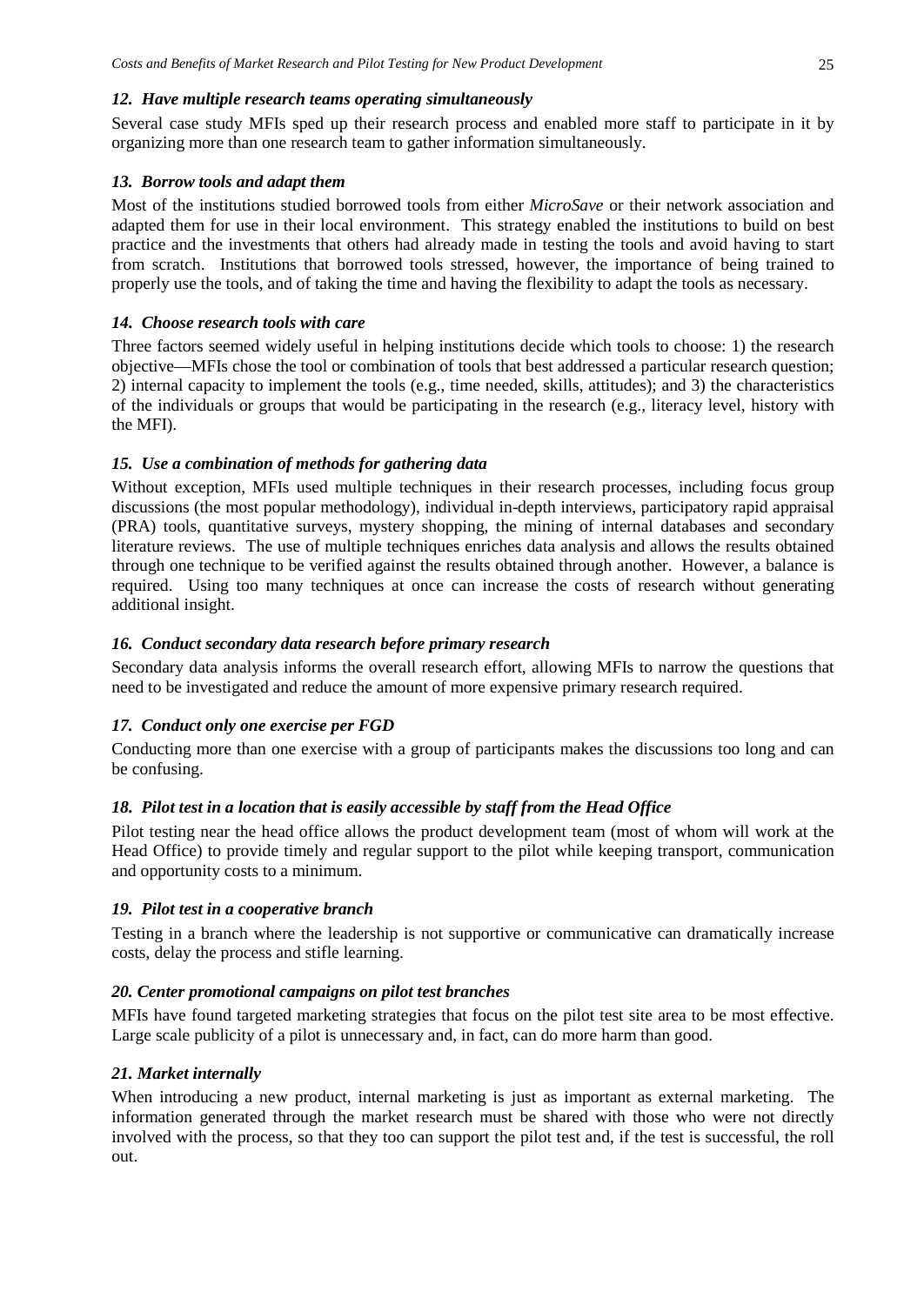#### *22. Communication is a success driver*

Effective communication is critical for the timely recognition of problems, the efficient solving of those problems, and the effectiveness of decision making in general. When communication vacuums appeared, institutions saw them get filled by rumours and hearsay which hampered the product development process. Where conflict resolution mechanisms did not exist, disagreements led to delays and escalated costs.

## *23. Use plans, guides and checklists*

The plans, guides and checklists recommended as part of the market research and pilot testing processes were widely recognized by MFIs as being practical and useful. They helped institutions keep their activities focused on the objective and avoid delays that could have been caused by unclear timelines or distribution of responsibilities.

## *24. Test riskier products in a staged manner*

MFIs that knew they were experimenting with a risky product actively sought ways to limit the scope of their pilot test (e.g., the number of testing sites or the number of clients in a particular location who would be given access to the product) as a way of limiting the size of the loss they might have to absorb if the product were to prove unprofitable.

## *25. Shorten the length of the pilot by increasing the quality of pilot test preparations*

Pilot tests tend to extend because of poor initial product design (so the design must be changed during the pilot test), inadequate attention to monitoring (so that problems are not identified quickly), failure to anticipate risks associated with the product (so that risks are managed poorly), poor communication around the pilot test (so that people don't know what they need to do), or technology problems (due to failure to test the product set up comprehensively).<sup>[29](#page-25-0)</sup> For example, at one case study institution, "The launch was hurried and they did not have sufficient time to prepare. They had to undergo training on the software and hardware while serving clients at the same time. Many times the system went down due to power failure and they did not have the necessary back up power supply resulting in customer waits for many hours, sometimes even days. Other operating and facility considerations like adequate number of computers to handle both front office and back office transactions had not been planned for." By paying more careful attention to these factors during the organization and preparation of the pilot, such delays (and their associated costs) can be avoided.

## *26. Budget for appropriate equipment*

With the help of some basic technology such as a laptop, tape recorder and batteries, market research teams can significantly reduce the amount of time they have to spend processing and analysing data while also increasing the quality of the analysis and the reports they produce. Institutions that lacked this equipment noted the inefficiency.

## *27. Perform risk analysis*

*MicroSave* recommends that formal risk analysis be performed at least three times: (1) After concept design; (2) Prior to launching the pilot test; and (3) When evaluating the pilot test/before rollout.<sup>[30](#page-25-1)</sup>

## *28. Do sensitivity analysis*

Sensitivity analysis is a very useful tool for establishing the degree of significance of different assumptions in the financial model. It helps institutions to answer "what if" questions, such as "What would the impact on our profitability be if our tellers became more efficient and decreased transaction time by 50%?" Not all case study MFIs used sensitivity analysis, but those who did found it helpful. For example, FINCA Tanzania learned that key assumptions for its product included the loan loss provision, the allocation of indirect costs, the costs of funds for lending, and the turnover of clients.

<span id="page-25-1"></span><span id="page-25-0"></span><sup>&</sup>lt;sup>29</sup> Arunachalam, MicroSave Virtual Conference on Pilot Testing Summary, 33. <sup>30</sup> Ibid. 17.